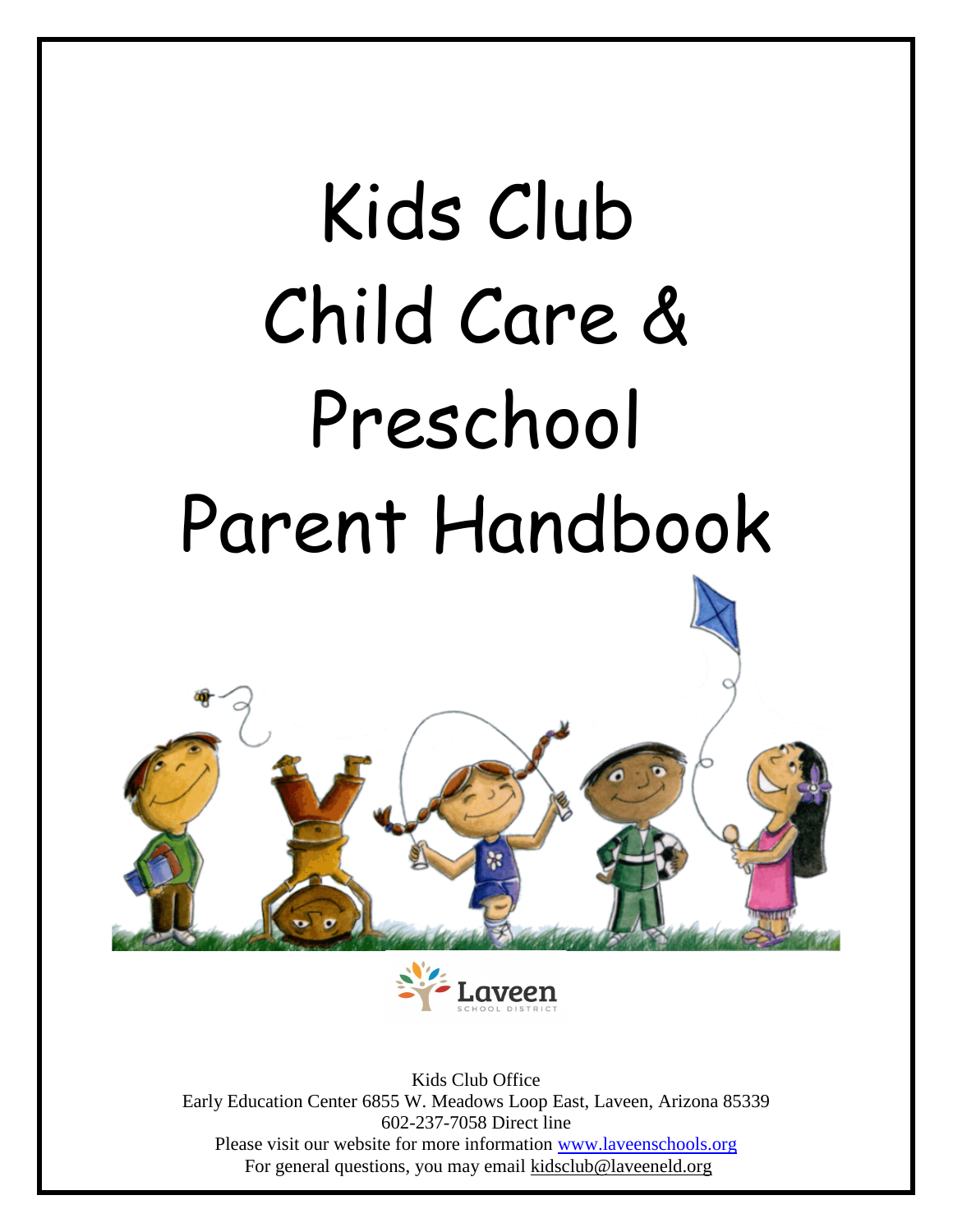# **Welcome**

The Kids Club and Preschool Program offers carefully planned, well-supervised activities for children preschool through sixth grade. The many opportunities offered through the program are designed to interest your child and to foster his/her emotional well-being and social, physical, and critical thinking skills. Our staff consists of trained professionals who plan and guide unique activities to help the children in this program expand their knowledge and experiences and to participate in a wide variety of hands-on or discovery type activities. Typical activities consist of group games, team sports, hands-on science activities, arts and crafts, music, drama, plus many other activities from which your child may choose. Each day includes quiet time for homework assistance and encouragement, plus a nutritious snack. The Kids Club Programs and the Preschools are licensed programs of the Laveen Elementary School District. The programs are supported solely by fees collected from registered participants.

# **Laveen School District Vision**

Neighborhood schools setting the standard for excellence in education using the tools of today to reach the goals of tomorrow.

# **Laveen School District Mission Statement**

The mission of Laveen Elementary School District, with the support of parents and community, is to develop in our children the knowledge and skills to achieve academic excellence, personal growth, and success in a safe, positive environment.

# **General Information**

# **Program Quality**

The Arizona Department of Health Services is the child care licensing agent. Site inspection reports are available at each site upon request or the state licensing office located at:

> Arizona Department of Health Services Office of Child Care Licensure 150 N 18th Ave, Suite 400 Phoenix, AZ 85007-3244 (602)364-2539

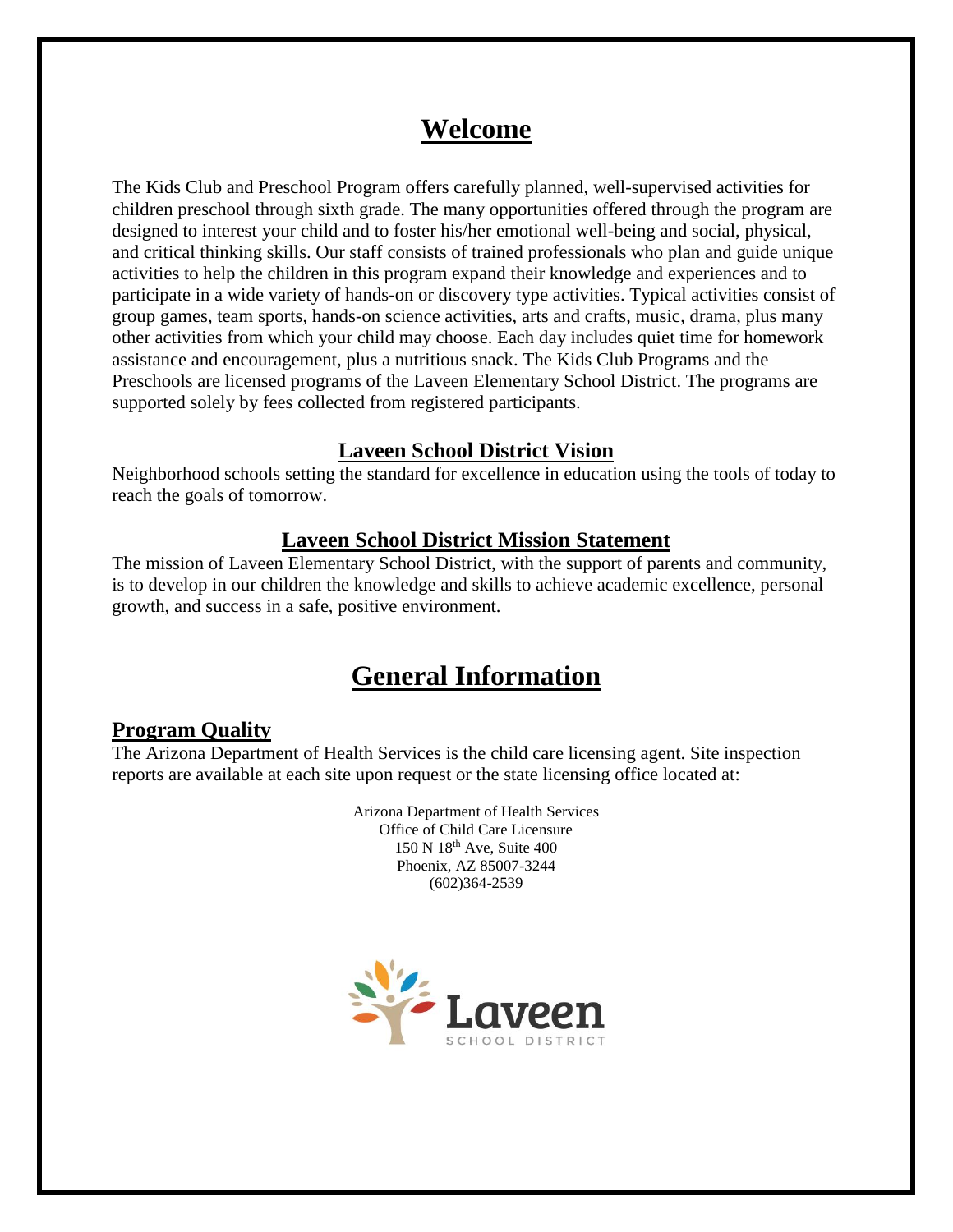## **Kids Club and Preschool Facility Locations:**

Kids Club & Preschool office is located at Desert Meadows School in Building E

6855 W. Meadows Loop E., Laveen, AZ 85339 Direct line 602-237-7058

[\\*www.laveeneld.org](http://www.laveeneld.org/) \* [Kidsclub@laveeneld.org](mailto:Kidsclub@laveeneld.org)

| Cheatham School                   | 4725 W. South Mountain Avenue, Laveen,                                                               | 602-237-7058 |
|-----------------------------------|------------------------------------------------------------------------------------------------------|--------------|
|                                   | Access for this program is located on the Southside of the campus in the cafeteria                   |              |
| <b>Desert Meadows School</b>      | 6855 W. Meadows Loop East, Laveen,                                                                   | 602-304-2020 |
|                                   | Access for this program is located in Building A on the west side of the campus in the cafeteria     |              |
| Desert Meadows Preschool          | 6855 W. Meadows Loop East, Laveen,                                                                   | 602-304-2020 |
|                                   | Access for this program is located in Building E                                                     |              |
| Estrella Foothills Global Academy | 5400 West Carver Road, Laveen                                                                        | 602-237-7058 |
| <b>EFGA</b>                       | Access for this program in building B cafeteria                                                      |              |
| Estrella Foothills Global Academy | 5400 West Carver Road, Laveen                                                                        | 602-237-7058 |
| Preschool EFGA                    | Access for this program is through building A rooms A133, A141, A143                                 |              |
| Laveen Elementary School          | 4141 West McNeil St, Laveen,                                                                         | 602-237 7058 |
|                                   | Access for this program is located in building A cafeteria.                                          |              |
| Laveen Developmental Preschool    | 4141 West McNeil St, Laveen,                                                                         | 602-237-9110 |
|                                   | Access for this program is located in Building B Pre-school wing                                     | Ext: 3131    |
| M.C. Cash Elementary School       | 3851 W Roeser, Phoenix                                                                               | 602-237-7058 |
|                                   | Access for this program is located on the west side of the campus in the cafeteria.                  |              |
| Paseo Pointe School               | $8800 S 55th$ Ave. Laveen.                                                                           | 602-237-7058 |
|                                   | Access for this program is located on the east side right off 55 <sup>th</sup> Ave in the cafeteria. |              |
| Paseo Pointe Preschool            | 8800 S $55th$ Ave, Laveen,                                                                           | 602-237-7058 |
|                                   | Access for the program is through the front office to building A                                     |              |
| Rogers Ranch School               | 6735 South $47th$ Ave, Laveen,                                                                       | 602-237-7058 |
|                                   | Access for this program on the west side of the campus in the cafeteria                              |              |
| <b>Trailside Point School</b>     | 7275 W. Vineyard Road, Laveen,                                                                       | 602-237-7058 |
|                                   | Access for the program is located in the Cafeteria                                                   |              |
| Vista del Sur                     | 3908 W South Mountain Avenue, Laveen,                                                                | 602-237-7058 |
|                                   | Access for this program is located in the Cafeteria the door faces the South Mountain Ave.           |              |
| Vista Del Sur Preschool           | 3908 W South Mountain Avenue, Laveen.                                                                | 602-237-7058 |
|                                   | Access for this program is on the west side of the preschool or through the front office             |              |

# **Hours of Operation**

| Monday through Friday                         |                                                   |
|-----------------------------------------------|---------------------------------------------------|
| Cheatham Kids Club                            | 2:30 p.m. to $6:00$ p.m.                          |
| Desert Meadows Kids Club                      | 6:30 a.m. to 8:00 a.m. 3:00 p.m. to 6:00 p.m.     |
| <b>Desert Meadows Preschool</b>               | 6:30 a.m. to $6:00$ p.m.                          |
| <b>Desert Meadows Developmental Preschool</b> | 9:00 a.m. to 11:30 or 12:30 to 3:00 p.m.          |
| Estrella Foothills                            | $3:00$ p.m. to 6:00 p.m.                          |
| <b>Estrella Foothills Preschool</b>           | 6:30 a.m. to $6:00$ p.m.                          |
| <b>EFGA</b> Developmental Preschool           | 9:00 a.m. to 12:00 p.m. 12:30-3:30 p.m.           |
| Laveen Kids Club                              | 6:30 a.m. to 8:30 a.m. and 3:30 p.m. to 6:00 p.m. |
| Laveen Developmental Preschool                | 9:00 a.m. to 11:30 or 12:30 to 3:00 p.m.          |
| M.C. Cash Kids Club                           | 2:30 p.m. to $6:00$ p.m.                          |
| Paseo Pointe Kids Club                        | 6:30 a.m. to 7:30 a.m. 2:30 p.m. to 6:00 p.m.     |
| Paseo Pointe Preschool                        | 6:30 a.m. to $6:00$ p.m.                          |
| Rogers Ranch Kids Club                        | 6:30 a.m. to 8:30 a.m. and 3:30 p.m. to 6:00 p.m. |
| Trailside Point Kids Club                     | 2:30 p.m. to $6:00$ p.m.                          |
| Vista Del Sur Kids Club                       | 6:30 a.m.to 8:00 a.m. and 3:00 p.m.to 6:00 p.m.   |
| Vista Del Sur Preschool                       | 6:30 a.m. to $6:00$ p.m.                          |
| School-Age Day Camps                          | 6:30 a.m. to $6:00$ p.m.                          |
| <b>Preschool Day Camps</b>                    | 6:30 a.m. to $6:00$ p.m.                          |

\**Important, Additional charges will apply if you sign your student in early or pick up late for preschool specific programs exp. preschool academic lessons hours.*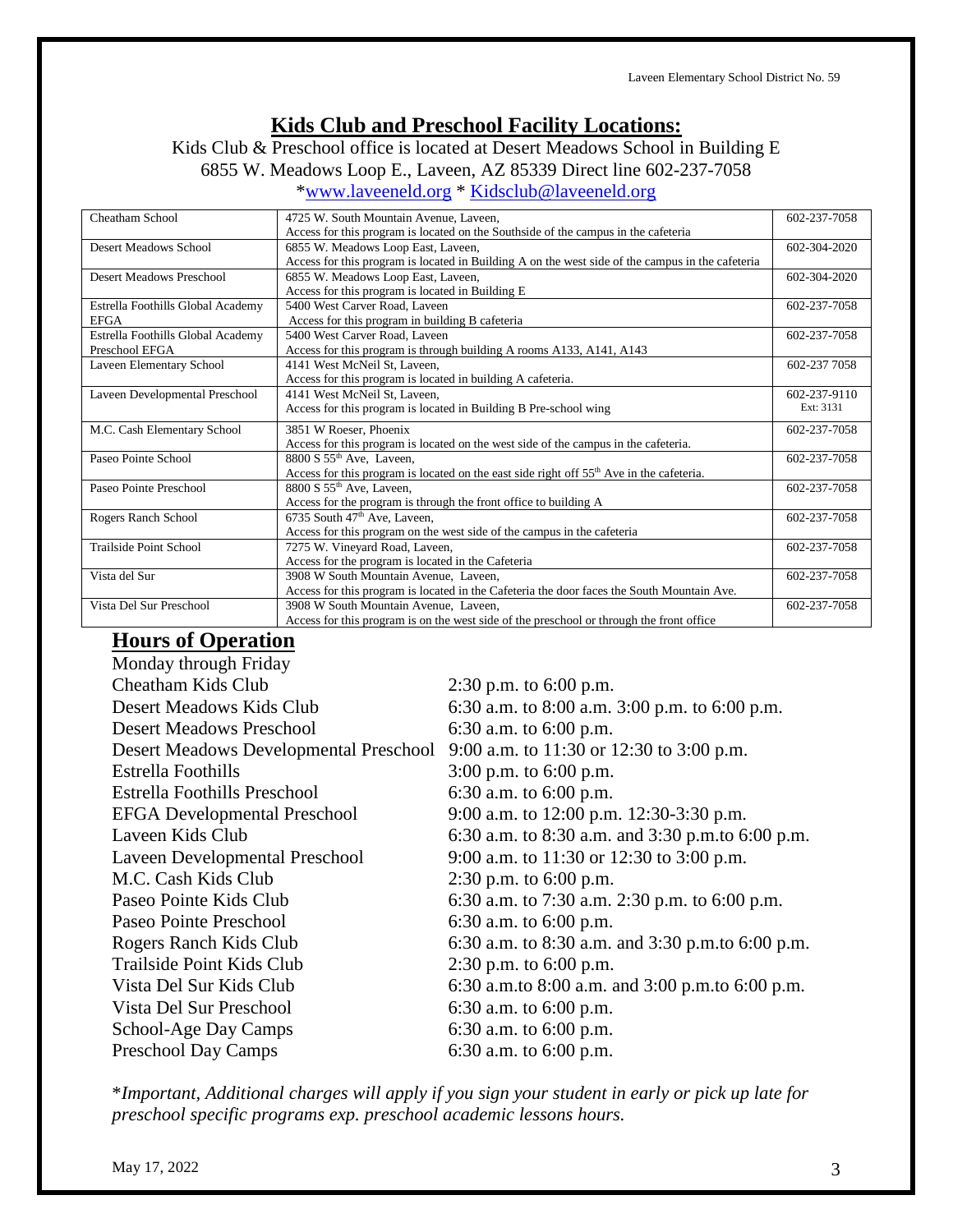#### **Holidays** *The programs will not be in operation on the following days:* Memorial Day (5/30/2022) Christmas (12/26/22) 4th of July (7/4/22) News Year (1/2/23) Labor Day  $(9/5/22)$  Civil Rights Day  $(1/16/23)$ Veteran's Day (11/11/22) Presidents' Day (2/20/23) Thanksgiving – (11/23-11/24-11/25/22)

*The week of Thanksgiving11/21/22 will be at a reduced fee for programs. AM only care will not get reduced fees. Kids Club does not reduce fee on the single holiday weeks nor any week that the program closes for one day of the week.* 

We will have programs (Camp Days) for the following days (location to be determined) Early Release Days, Fall, Winter, Spring, and Summer Breaks

## **Kids Club Program Description**

The Kids Club program provides a supervised, safe, and caring atmosphere where each child is allowed to participate in social, creative, intellectual, and physical activities. Children are also provided time, space, and assistance to complete homework assignments. The foundation of the Kids Club Program is based upon open communication with parents and staff. On the next page is a sample of the before and aftercare schedule. Activity times are based on school dismissal times. These programs are designed for the school-age students who can participate in a group activivty.

| Regular school day |                          | Early release day |                            |
|--------------------|--------------------------|-------------------|----------------------------|
| Time               | Activity                 | Time              | Activity                   |
| $6:00 - 7:00$      | Check in and Centers     | $12:00 - 12:15$   | Check in                   |
| $7:00 - 8:00$      | Clean up and Breakfast   | $12:15 - 1:30$    | Board games or group Games |
|                    |                          | $1:30 - 2:00$     | Snack                      |
| $2:30 - 2:45$      | Check-in                 | $2:00 - 3:00$     | Movies or Crafts           |
| $2:45 - 3:15$      | Snack                    | $3:00 - 4:00$     | Group Game                 |
| $3:15 - 3:45$      | Homework Assistant/Quiet | $4:00 - 5:00$     | Homework Assistant/Quiet   |
|                    | activities               |                   | activities                 |
| $3:45 - 5:00$      | Centers /Group Game      | $5:00 - 5:30$     | Centers                    |
| $5:00 - 6:00$      | Centers and clean up     | $5:30 - 6:00$     | Centers and Clean up       |

#### **After Care Schedule**

Time may vary due to schools' operating hours.

#### **Preschool Program Description**

Preschool is an early childhood program in which children combine learning with play. Certified teacher will lead the in a program. The classroom will emphasize the following:

- 1. Opportunities to learn persistence when working at tasks, direction following, and good listening skills.
- 2. Focus on language and [literacy](http://www.healthofchildren.com/knowledge/Literacy.html) skills, as well as interactive book reading.
- 3. Emphasis on teaching children problem-solving skills.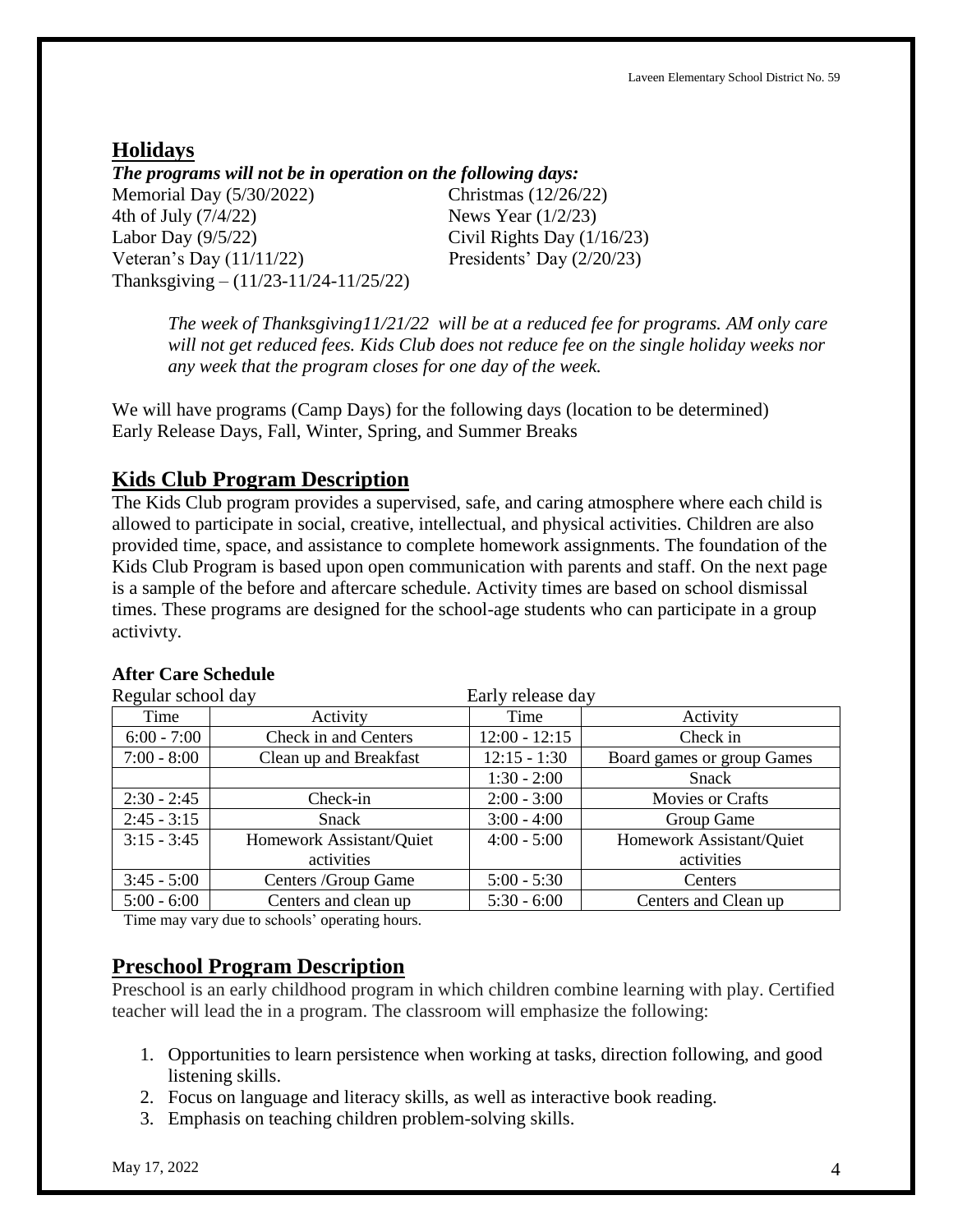- 4. Helping children expand their knowledge and increase their vocabulary.
- 5. Opportunities to learn beginning skills involving the alphabet, numbers, and spatial [awareness.](http://www.healthofchildren.com/knowledge/Spatial_temporal_reasoning.html)
- 6. Focus on scientific thinking skills as well as information about the everyday environment, the world, and how things work.
- 7. Emphasis on teaching early literacy and [mathematics](http://www.healthofchildren.com/knowledge/Mathematics.html) through a variety of activities and projects.
- 8. Opportunity for preschoolers to engage in music, art, and dramatic play.
- 9. Educational programs in which parents are involved and have opportunities to watch and take part in classroom activities.
- 10. The program teaches the state standard.

In the Dual Language Immersion Program the students will receive instruction in two languages. The preschool will follow a 50/50 model in which participating students spend half of their day in a classroom where teaching and learning are done in English, while the other half of the day is done in Spanish.

The Inclusive Preschool Program offers special education students the opportunity to be educated together in a general education preschool classroom. Students with special needs who are eligible to participate will receive special education support as outlined in their individualized education program through the district's Student Services Department.

Operating year-round, these programs are offered Monday through Friday between 6:30 am and 6:00 pm. Preschool programs are designed to provide developmentally appropriate social, educational, and physical experiences that enhance the child as a whole. Guest speakers and participation in local activities are used to broaden children's understanding of their community.

The preschool program is open to children that are four and five years old. Three years olds may be accepted depending on available space.

Children must be toilet-trained to attend these programs. If the staff feels the child is not fully toilet trained the parent will be asked to withdraw from the program, with no money refunded. *Toilet trained is defined by the ability to self-dress, self-clean and the number of accidents.* 

#### Curriculum:

The preschool program is academics-based and will align with the Laveen School District curriculum. The curriculum builds a strong foundation for early literacy and provides developmentally appropriate instruction for early learners, ages 3 to 5, including cross-curricular activities, focus on social-emotional development and preparation for kindergarten and beyond. Certified teachers will lead the instructional lessons.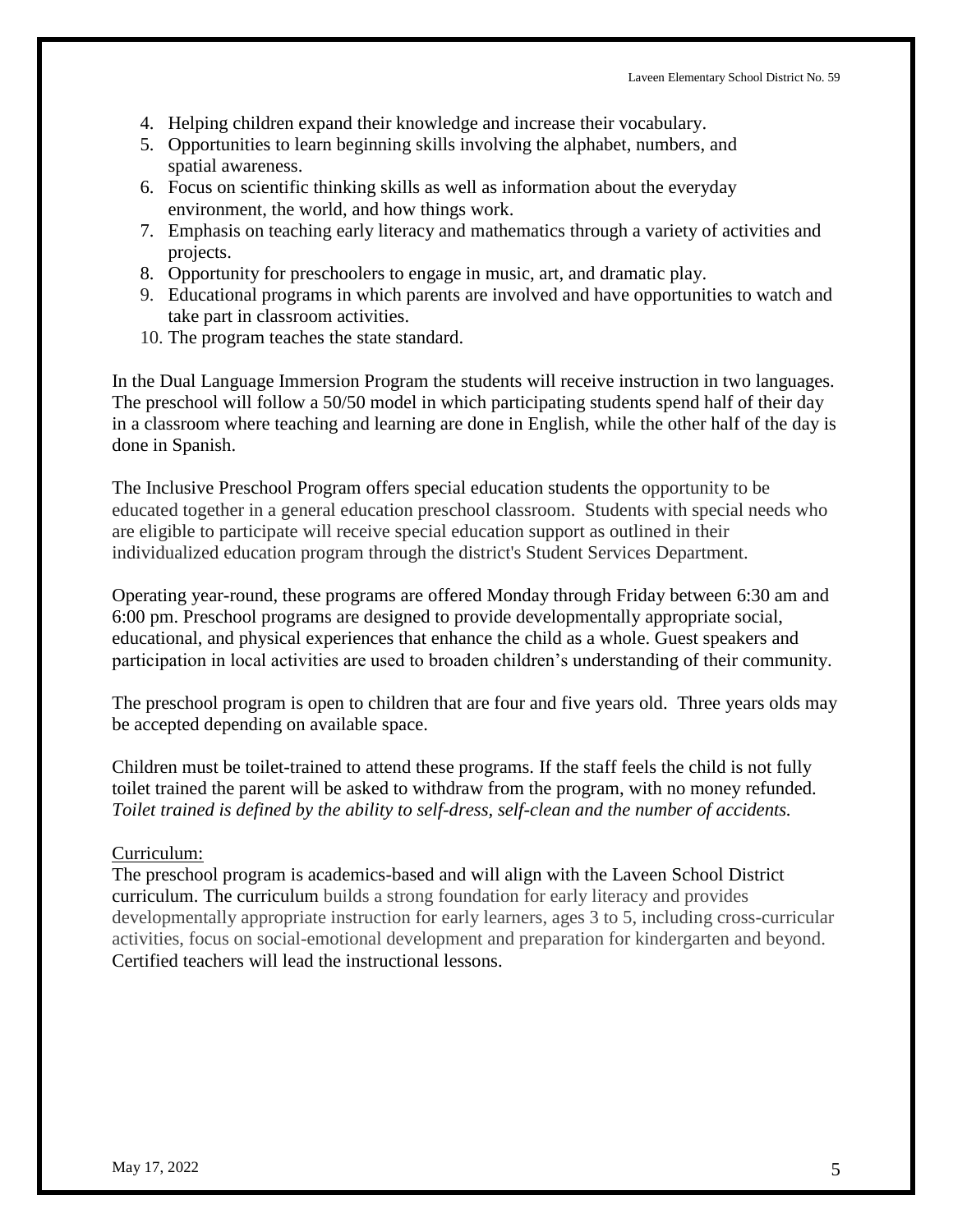|       | т голпоот венсиите                  |       |                         |  |  |
|-------|-------------------------------------|-------|-------------------------|--|--|
| 6:30  | Check-in                            | 7:00  | breakfast               |  |  |
| 8:00  | Morning message question of the day | 8:30  | Alphabet time/writing   |  |  |
| 9:00  | Recess                              | 9:30  | <b>Snack</b>            |  |  |
| 10:00 | Reading and journal or discussion   | 10:30 | Center teacher table    |  |  |
| 11:00 | Lunch                               | 11:30 | Music and movement      |  |  |
| 12:00 | Rest                                | 12:30 | Math                    |  |  |
| 1:00  | Social-Emotional                    | 1:30  | Science, Social Studies |  |  |
| 2:00  | Centers                             | 3:00  | Snack                   |  |  |
| 3:30  | Recess                              | 4:00  | Music and Movement      |  |  |
| 4:30  | Art                                 | 5:30  | Recess                  |  |  |
| 6:00  | Clean up and check out              |       |                         |  |  |

#### **Preschool schedule**

*Times may vary depending on each schools' start and end time.*

#### **Breaks**

School-age Day Camps

Laveen School District Kids club programs will hold "Day Camps" on days when school is not in session at an additional cost to the parents. Children will have the opportunity to enjoy a day full of camp experiences when school is not in session. The program will offer arts and crafts, fitness, cooperative games, and other hands-on activities. Day Camp hours are 6:30 a.m. to 6:00 p.m. school age. Campers are asked to pre-register at least two business days in advance for each camp. An additional registration form is required.

#### **Preschool Day Camps**

Laveen Elementary School District will hold "Day Camps" on days when school is not in session at an additional cost to the parents. Children will have the opportunity to enjoy a day full of camp experiences when school is not in session. The program will offer a review of the preschool curriculum plus Arts, Crafts, dramatic play, and group games. The Camps will run 6:30-6:00 for preschoolers. Parent will be required to send a sheet and blanket for rest time. An additional form is required to attend

#### **Kids Club Summer Day Camp Program Description**

Kids Club Day Camps are offered for school-age children. The Camp will be held at Desert Meadows or Paseo Pointe School (location may change due to availability). Summer Camp will open the day after the last day of school and will run , through summer ending 3 days before school resumes. The theme-based curriculum is designed to provide the children with the opportunity to participate in social, creative, intellectual, and physical activities and will also include field trips (see page 10 for field trip information). This is a full-day program with hours of operation from 6:30 a.m. through 6:00 p.m., Monday through Friday.

#### **Summer Schedule**

| 6:30  | Check-in and Center     | 7:00  | <b>Breakfast</b>           |
|-------|-------------------------|-------|----------------------------|
| 7:45  | <b>Outside Activity</b> | 8:30  | Assembly                   |
| 9:00  | Centers                 | 10:00 | Arts and crafts or Science |
| 11:30 | Lunch                   | 12:30 | <b>Group Games</b>         |
| 1:00  | <b>Learning Packet</b>  | 2:00  | Centers                    |
| 3.00  | Group games             | 4:00  | Finish Craft and Reading   |
| 5:00  | Group Game and clean up | 6:00  | Program Closes             |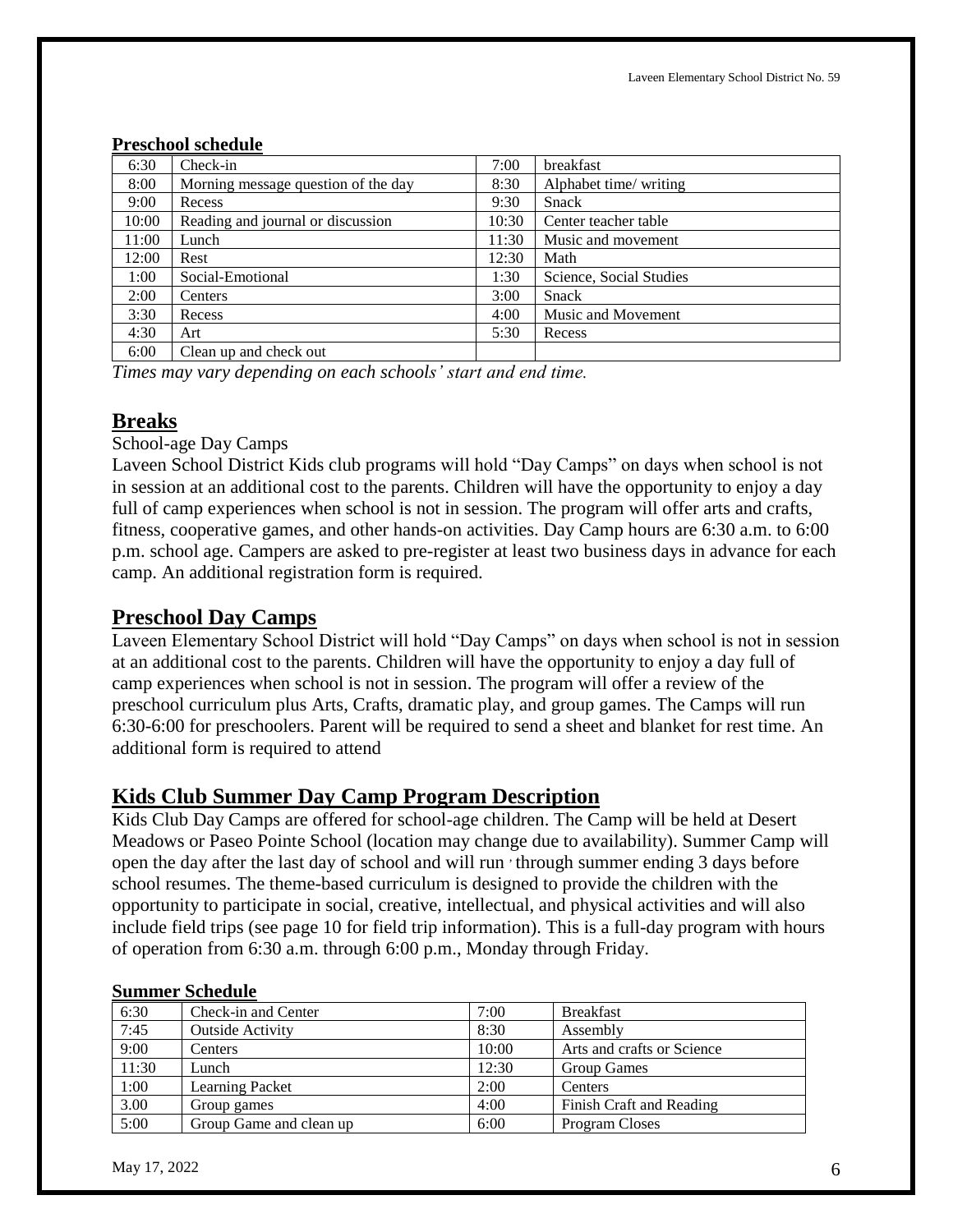# **Preschool Summer Program Description**

A summer preschool program is offered for children who are 3 to 5 years old. The program will be held at Desert Meadows or Paseo Pointe School (this may change due to availability). It will open May  $22<sup>th</sup>$  - August 1<sup>th</sup>. The curriculum will be a review of the school year's curriculum. Children will be provided the opportunity to participate in social, creative, intellectual, and physical activities and will also include in house guess. This is a full-day program with hours of operation from 6:30 a.m. through 6:00 p.m., Monday through Friday. For safety reasons, off-site field trips are not offered to the preschoolers. This program is only offered to students who are enrolled in Laveen district preschool programs.

#### **Preschool Summer Schedule**

| 6:30  | Check-in                            | 7:00  | breakfast               |
|-------|-------------------------------------|-------|-------------------------|
| 7:30  | Morning message question of the day | 8:00  | Alphabet time/writing   |
| 8:30  | Recess                              | 9:00  | Snack time              |
| 9:20  | Reading and journal or discussion   | 9:45  | Centers                 |
| 10:20 | Math                                | 10:45 | Music and movement      |
| 11:00 | Lunch                               | 11:30 | Rest                    |
| 12:30 | Social-Emotional                    | 1:00  | Science, Social Studies |
| 1:30  | Centers                             | 2:00  | Review and Song         |
| 2:30  | Recess                              | 3:00  | snack                   |
| 3:30  | Art                                 | 4:00  | Recess                  |
| 4:30  | Creative play                       | 5:00  | Clean up                |
| 5:30  | Pow wow talk                        | 6:00  | home                    |

# **Parent Responsibilities**

#### **Parent Participation and Communication**

We know it is important for your peace of mind to have regular information about your child's experiences. As well, your participation and input are valuable to your child and programs. This is not always possible in the rush of the morning drop-offs and evening pickups. Our programs offer the following opportunities to ensure effective communication and information between parents and staff.

*Evaluations* – Periodically parents will be requested to fill out a program form. Suggestions are welcome at any time.

*Parent/ Teacher Meeting* – Are offered on an annual basis and at your request.

*Parent Visits* – The Laveen district preschools and Kids Club programs have an open-door policy for all parents or guardians who may want to visit the program their child/children are enrolled in during hours of operation. We hope you take the opportunity to talk to the site manager, teacher, and counselors about your child's daily activity.

*Parent Orientation* – a careful review of the Parent Handbook will provide a good overview of the Laveen District Kids Club and preschools. The parent bulletin board will further provide a good overview of the classrooms, staff, and activities. A parent may visit the school, request a conference, or call the coordinator. The Kids Club and Preschool Supervisor can answer any questions if the site director/manager is unable to.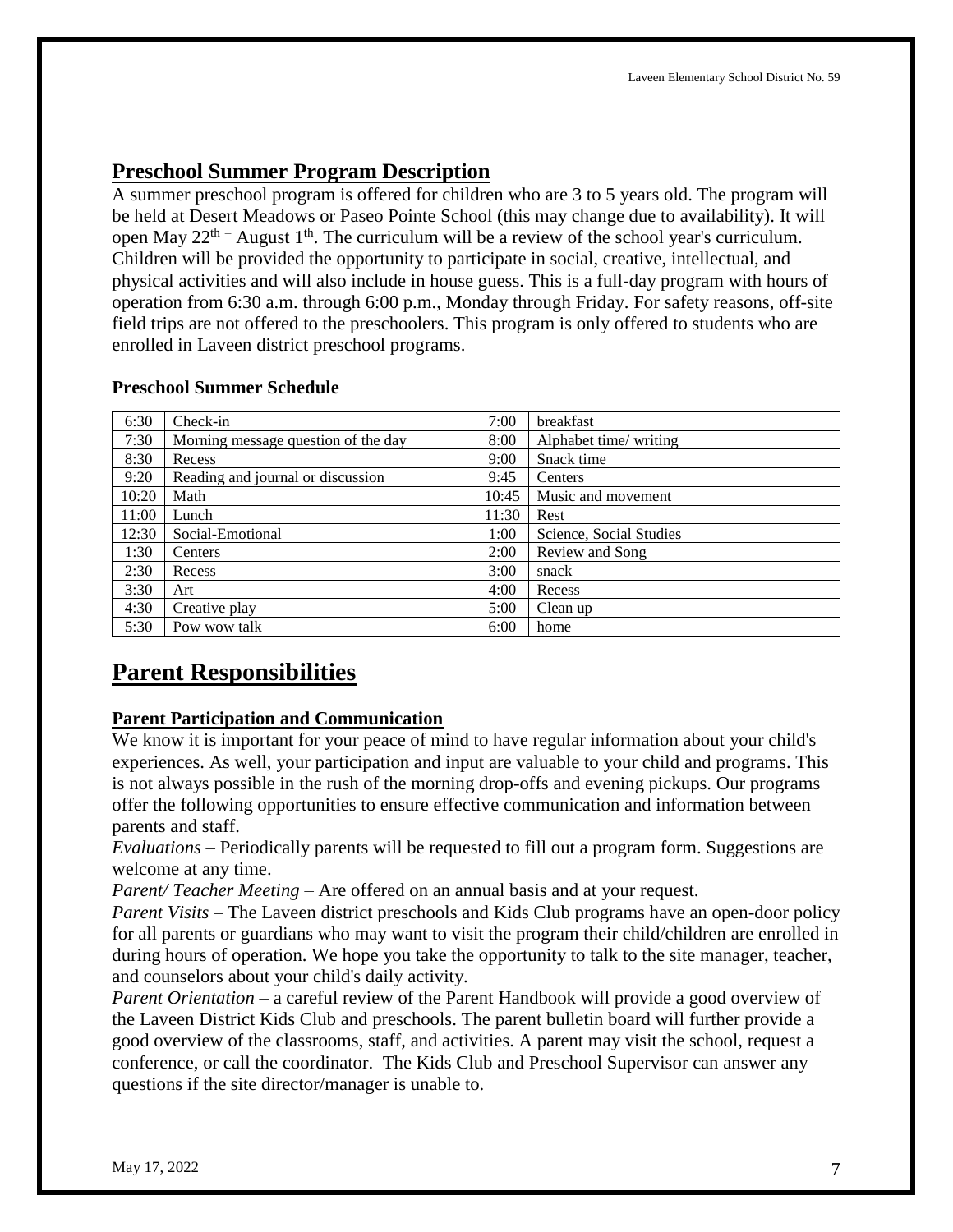- Parents are required to send a non-perishable sack lunch that meets nutritional standards with their child on Camp days.
- Parents of children with special needs must provide copies of existing individualized plans (IEP) or written instructions for providing services until a written individualized plan can be developed. Kids Club and the preschool programs do not provide one on one services.
- The Kids Club programs do not have the facilities, nor the licensing requirement for serving students who require diapers.
- Parents with sole custody must provide a copy of the sole custody papers to the Kids Club office.
- Parents have access to areas on facility premises where the enrolled child is receiving services.
- Parents are encouraged to apply sunblock before arriving at Day Camp and send sunblock with your child's first and last name on it.
- Parent must notify the Kids Club program if they sign their student up for tutoring or any extra curriculum activity. Your site manager can give you a form to help with this.

For Preschoolers

- Parents are required to bring a change of clothes (uniform- shirt, pants, underwear and socks) in a zip lock bag.
- Students are required to be toilet trained. This is based on the ability to self-dress and self-clean person body. Students should not have potty accidents. The classrooms do not have the facilities, nor the licensing requirements for serving students who require diapers.
- Parents are required to send a small blanket and a crib sheet for rest time. Sheets are sent home on Fridays to be washed and to be returned on Mondays. Your preschool class has spare sheets for you to borrow. Borrowing more the three times a month will result in a \$3.00 fee each use.
- Parents may purchase a sheet for \$11.00 or a blanket for \$12.00
- Parents are required to send two pencils, erasers, a pencil box, and a folder.
- Parents are required to send a reusable spill-proof water bottle.
- Parents are required to send a non-perishable sack lunch daily, That meets the nutritional standards or purchase a lunch form the cafeteria at \$2.50 each meal. Qualifying families may apply for free or reduced meals.

# **Requirements for Signing Children In and Out**

For your child's safety, we require a parent/guardian or pre-authorized party to complete each child's sign-in and sign-out sheet daily at the site. The authorized party must sign their first initial and full last name (Initials are not accepted), in black ink. along with the date and time on the sign in and sign out sheet. They must write the exact time, to the minute, a.m. or p.m. is not accepted. This form is considered a legal document and fraudulent times will result in dismissal from the programs, with no money refunded.

## **ALL PERSONS SIGNING A CHILD OUT WILL BE REQUIRED TO SHOW PROOF OF IDENTIFICATION AS REQUESTED BY THE STAFF.** A picture and signature I.D.,

such as a driver's license, will be required as proof of identity. A child enrolled in the Kids Club or the Preschool Programs will be released **ONLY** to those persons specifically authorized on the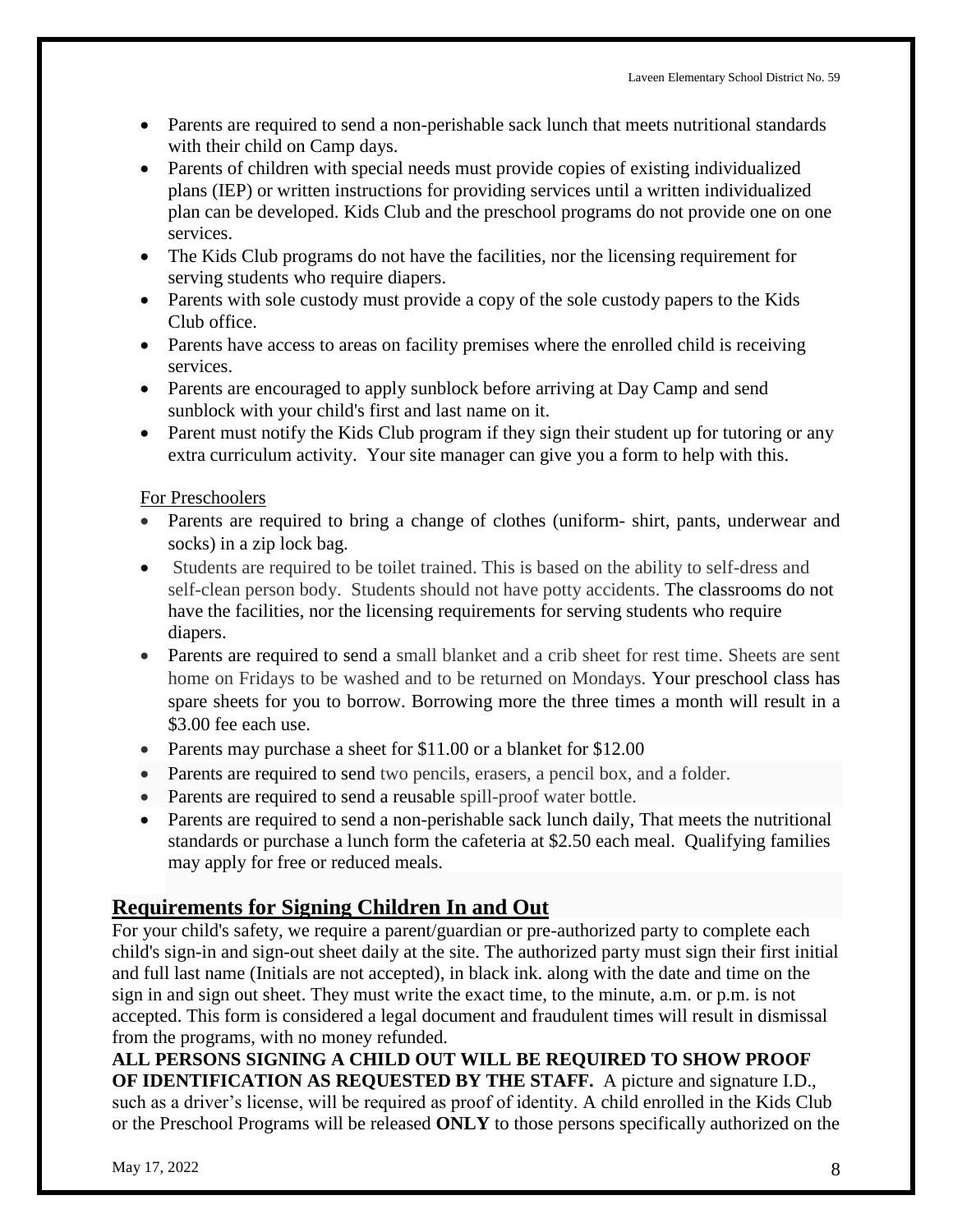child's Arizona Department of Health Services Emergency, Information, and Immunization Record Card. **NO EXCEPTIONS WILL BE MADE WITHOUT ADVANCED WRITTEN PERMISSION BY THE PARENT.** Parents/guardians may remove authorized persons from their Arizona Department of Health Services Emergency, Information, and Immunization Record Card by providing the Program Coordinator with written notification. The Kids Club/Preschool Program may not remove lawful parents or legal guardians from the Arizona Department of Health Services Emergency, Information, and Immunization Record Card, unless provided with court orders to do so.

DES families must follow all DES rules regarding the attendance sheets. Do not scratch out or write over the times or signatures. If an error is made an initial must be placed near the error. If these rules are not followed DES will not pay for that day of service and this cost will be passed on to the guardian at the fee of a drop-in rate of \$20.00 for a school day, \$25.00 for early release days, and \$35.00 for a full-day program.

#### **Failure to follow any part of this requirement will results in dismissal from the programs with no money refunded.**

# **Registration and Enrollment**

# **Kids Club Enrollment Procedures**

Children will be admitted to the Kids Club Program only after the registration process has been fully completed. Please note that registration must be completed in person by the parent/guardian at the school site office or Kids Club/Preschool office. The registration packet **MUST** include the following:

- Registration form with the registration fee (due annually and non-refundable)
- The Arizona Department of Health Services Emergency, Information, and Immunization

Record Card (State regulations require every section of this form be completed.)

- A photocopy of the child's immunization record
- Individual Education Plan (if applicable)
- Payment plan
- Parents with custody must provide a copy of the court papers

The staff will review the registration information and accept only completed registration packets. Parents/guardians must update registration information whenever any changes occur or a minimum of one time a year. Enrollment is available on a first-come, first-serve basis. Enrollment is contingent on the child's ability to participate in the current program offered by the Laveen Elementary School District without undue burden on the program or undue risk to the children and staff involved. One-on-one supervision is not offered within the Kids Club Program. All children must be in attendance on the same day of school as attending the aftercare program.

DES clients must register in the Kids Club/Preschool office and fill out an additional form.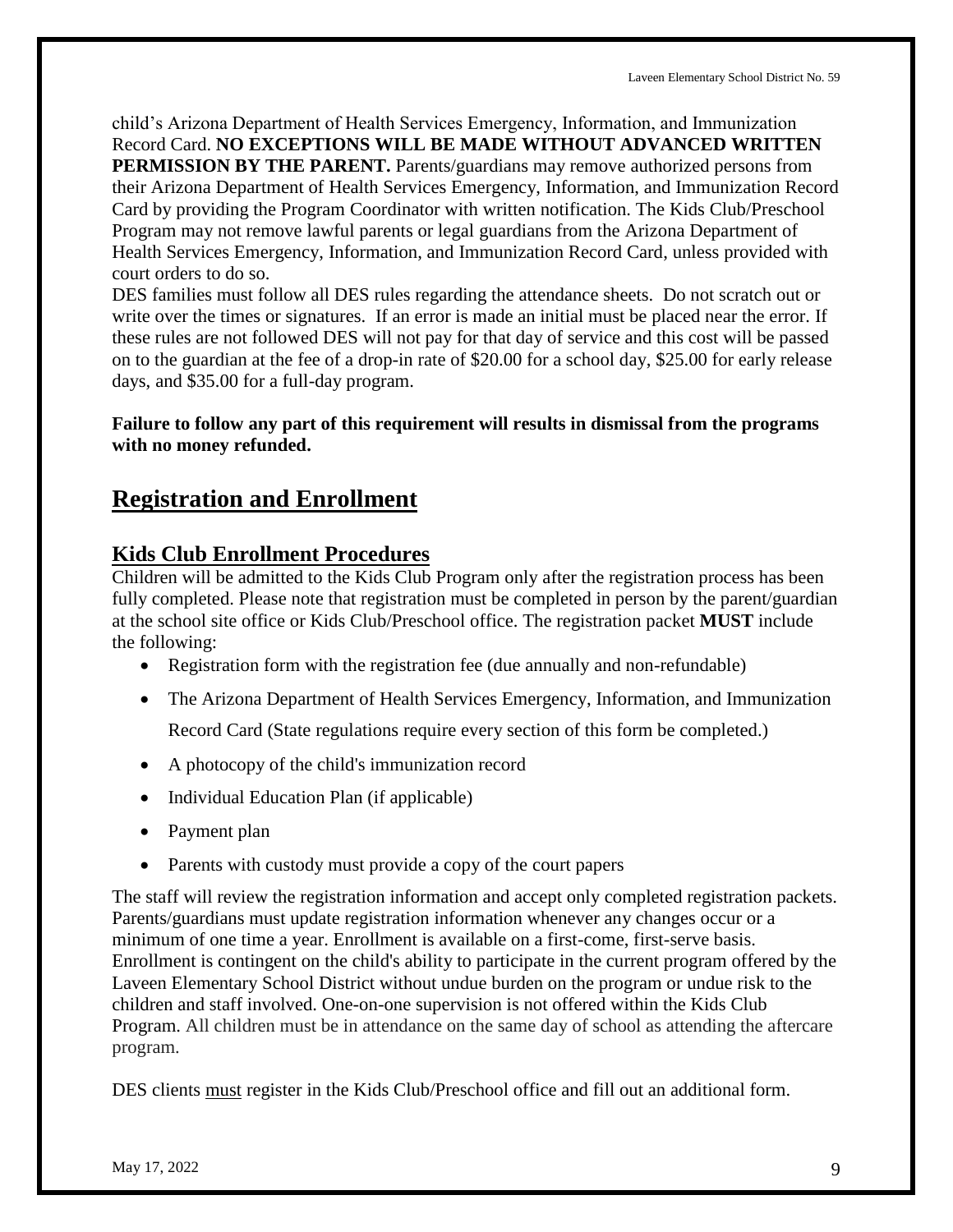## **Preschool enrollment Procedures**

The preschooler will be admitted to the Program only after the registration process has been fully completed. Please note that registration must be completed in person by the parent/guardian at the Kids Club/Preschool office. The registration packet **MUST** include the following:

- Registration form with the registration fee ( due annually)
- The Arizona Department of Health Services Emergency, Information, and Immunization Record Card (State regulations require every section of this form be completed.)
- A photocopy of the child's immunization record
- Parents with custody must provide a copy of the court papers
- Official Birth Certificate
- Parent/Guardian Photo ID
- \$150 (Registration fee of \$75 and Supply fee of \$75, **non-refundable**)

The staff will review the registration information and accept only completed registration packets. Parents/guardians must update registration information whenever any changes occur or a minimum of one time a year. Placement is on a first-come, first-served basis and priority will be given to children ages 4 and 5. Children who are 3 will be notified if space is available. Fees are only returned if we are not able to place them due to available space. Enrollment is contingent on the child's ability to participate in the current program offered by the Laveen School District without undue burden on the program or undue risk to the children and staff involved. One-onone supervision is not offered within the program.

Peer Role Model and Inclusion Preschoolers need to enroll at Development Preschool located at Laveen Elementary School. 602-237-9110 ext. 3131

# **Preschool Waiting List**

The Preschool waitlist is a general waitlist for all four of our preschool locations. To be placed on a waiting list you must complete all the above enrollment procedures. Including the registration fee and supply fee. Once your name comes to the top of the waitlist we will call and email you to offer you the space. If it is not your preferred school you can skip and continue to wait for the location of choice. Priority will be given to children ages 4 and 5.

- $\triangleright$  Once you receive the notice that a space is open you must respond within 24hrs or you will be skipped and you will no longer be eligible for a refund.
- $\triangleright$  If you are called for the location of choice and you chose not to accept the space, your fees paid will be forfeited and will not be eligible for a refund.

If we are unable to place your child in the program because space does not become available that school year you may request a refund at the end of that school year.

# **Payments and Registration Fees**

**Registration Fee:** A non-refundable registration fee of \$35.00 will be charged for each child. This fee is not applied toward tuition payment. The fee is used for the initial startup of the program including snacks, program supplies, and processing costs. This fee is due yearly.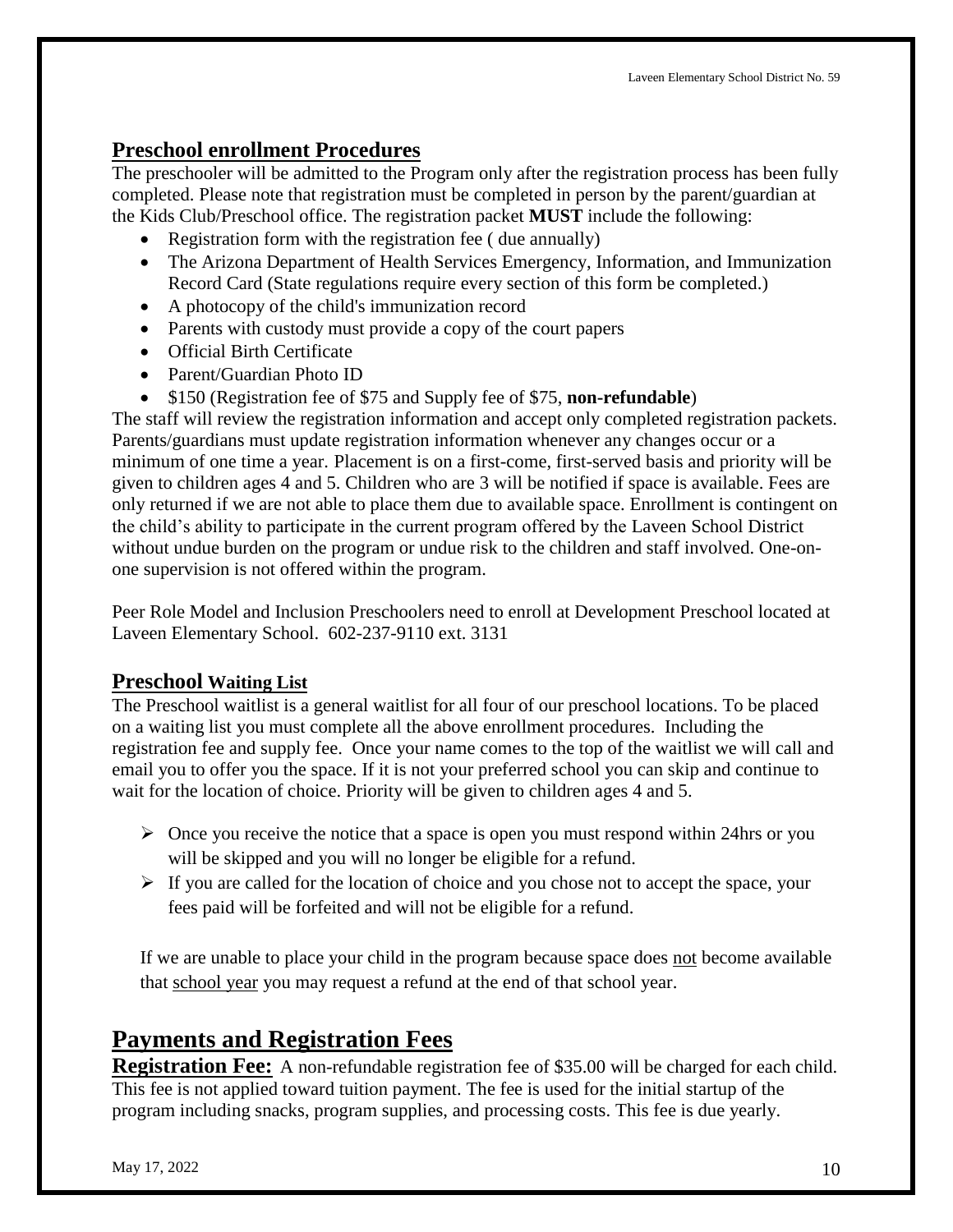**Preschool Registration Fee:** A non-refundable registration fee of \$75.00 and a supply fee of \$75.00 will be charged for each child. This fee is not applied toward tuition payment. The fee is used for the initial startup of the program including snacks, program supplies, and processing costs.

#### **Payment Structure:**

The payment structure is based on the number of hours the program is offered. **Weekly means you pay each week; whether the child attends or not. This is not an "if they attend the program". Your payment holds your students spot.**  Monthly payments are based on 4 weeks.

| <b>Cheatham, Trailside Point, and Paseo Pointe</b>      |                 | <b>Inclusion Preschool</b> |
|---------------------------------------------------------|-----------------|----------------------------|
| After School (up to 5 days each week)                   | \$65.00 Weekly  | for qualified students     |
| Part-time (up to 3 days each week)                      | \$49.00 Weekly  |                            |
| Paseo Pointe Before school                              | \$40.00 Weekly  |                            |
| Paseo Pointe Preschool 7:30-2:30                        | \$135.00 Weekly | \$98.00 weekly             |
| Paseo Point Preschool plus morning care (6:30-2:30)     | \$150.00 Weekly | \$113.00 weekly            |
| Paseo Pointe Preschool plus aftercare (7:30-6:00)       | \$180.00 Weekly | \$143.00 weekly            |
| Paseo Pointe Preschool full day (6:30-6:00)             | \$185.00 Weekly | \$148.00 weekly            |
|                                                         |                 |                            |
| <b>Desert Meadows</b>                                   |                 | <b>Inclusion Preschool</b> |
| <b>Before School</b>                                    | \$40.00 Weeky   | for qualified students     |
| After School (up to 5 days each week)                   | \$62.00 Weekly  |                            |
| Part-time (up to 3 days each week)                      | \$48.00 Weekly  |                            |
| Desert Meadows Preschool 8:00-3:00                      | \$135.00 Weekly | \$98.00 weekly             |
| Desert Meadows Preschool plus morning care              | \$155.00 Weekly | \$118.00 weekly            |
| Desert Meadows Preschool plus aftercare                 | \$175.00 Weekly | \$138.00 weekly            |
| Desert Meadows Preschool full day                       | \$185.00 Weekly | \$148.00 weekly            |
|                                                         |                 |                            |
| <b>Estrella Foothills Global Academy (EFGA)</b>         |                 | <b>Inclusion Preschool</b> |
| After School (up to 5 days each week)                   | \$62.00 Weekly  | for qualified students     |
| Part-time (up to 3 days each week)                      | \$48.00 Weekly  |                            |
| EFGA preschool 8:00-3:00                                | \$135.00 Weekly | \$98.00 Weekly             |
| EFGA Preschool plus morning care                        | \$155.00 Weekly | \$118.00 Weekly            |
| <b>EFGA Preschool plus aftercare</b>                    | \$175.00 Weekly | \$138.00 Weekly            |
| EFGA Preschool full day                                 | \$185.00 weekly | \$148.00 Weekly            |
|                                                         |                 |                            |
| <b>Laveen and Rogers Ranch</b>                          |                 |                            |
| <b>Before School</b>                                    | \$40.00 Weekly  |                            |
| After School (up to 5 days each week)                   | \$53.00 Weekly  |                            |
| Part-time (up to 3 days each week)                      | \$42.00 Weekly  |                            |
| Full-time (morning and after school care 5 days a week) | \$92.00 Weekly  |                            |
|                                                         |                 |                            |
| <b>Laveen Preschool for qualified students</b>          |                 |                            |
| Peer Role Models 9:00-11:30 or 12:30-3:00               | \$50.00 Weekly  |                            |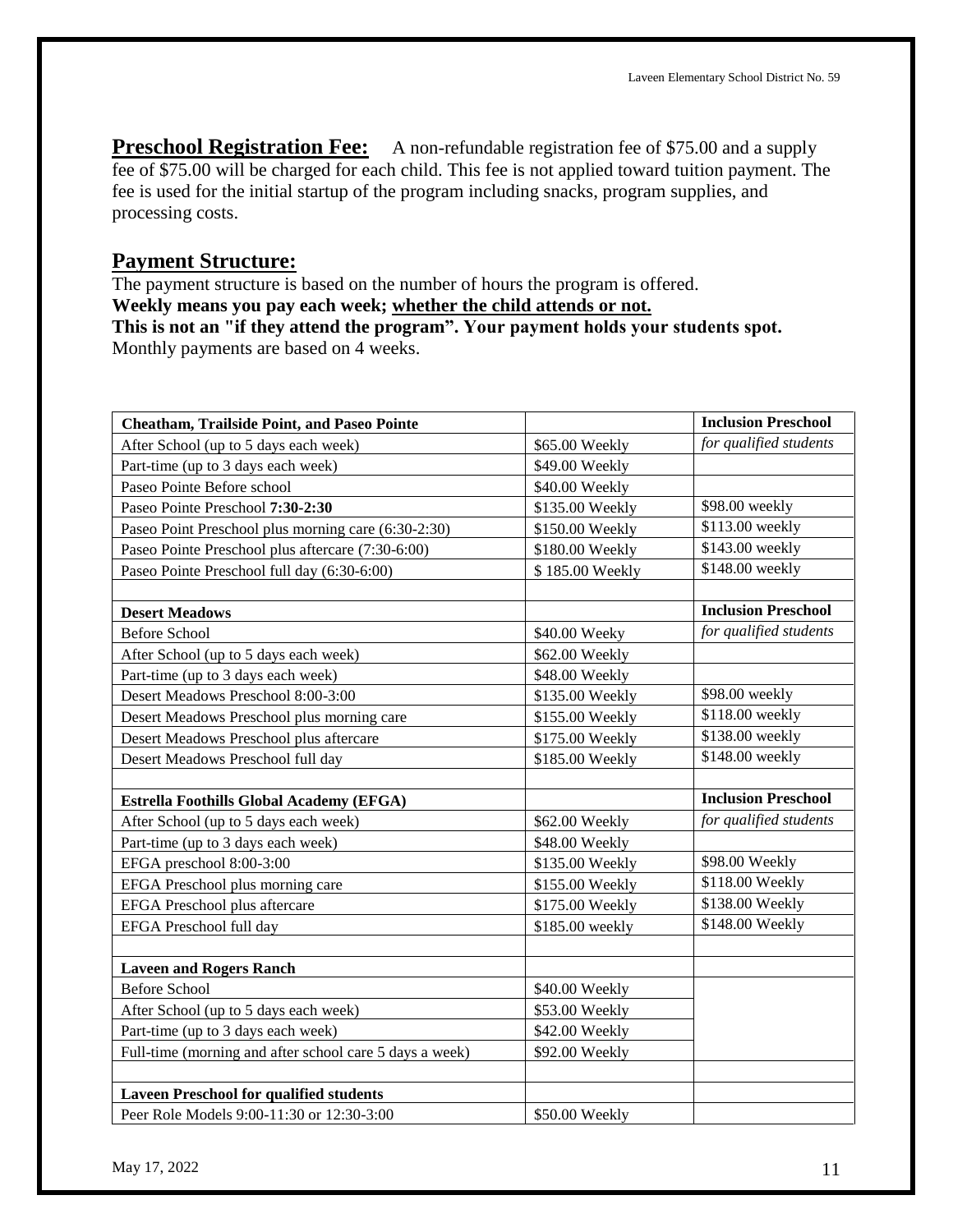| M.C. Cash                                                    |                                |                               |
|--------------------------------------------------------------|--------------------------------|-------------------------------|
| After School (up to 5 days each week)                        | \$65.00 Weekly                 |                               |
| Part-time (up to 3 days each week)                           | \$49.00 Weekly                 |                               |
|                                                              |                                |                               |
| Vista del Sur                                                |                                |                               |
| Before School (up to 5 days each week)                       | \$40.00 Weekly                 |                               |
| After School (up to 5 days each week)                        | \$62.00 Weekly                 |                               |
| Part-Time (up to 3 days after school only)                   | \$48.00 Weekly                 |                               |
| Full Time (before and after school, 5 days)                  | \$72.00 Weekly                 |                               |
| Vista Del Sur Preschool 8:30-3:30                            | \$135.00 Weekly                |                               |
| Vista del Sur Preschool plus morning care                    | \$155.00 Weekly                |                               |
| Vista del Sur Preschool plus aftercare                       | \$175.00 Weekly                |                               |
| Vista del Sur Preschool full time                            | \$185.00 Weekly                |                               |
|                                                              |                                |                               |
|                                                              |                                |                               |
| <b>Services and Fees</b>                                     | School-age                     | Preschool                     |
| Drop-Ins Minimum Use fee (due on the first of each month)    | \$25.00 a month                | N/A                           |
| Drop-Ins Before School (must pre-pay)                        | \$15.00 per day                | \$20.00 a day                 |
| Drop-Ins After School (space is limit) (must pre-pay)        | \$20.00 per day                | \$20.00 a day                 |
| Drop-Ins (half days only) (must pre-pay)                     | \$25.00 per day                | \$25.00 a day                 |
| Drop-Ins morning & after care                                | \$35. Reg day or \$40. 1/2 day | \$40. Reg day or \$45 1/2 day |
| <b>Fall/Winter/Spring Breaks /and Summer Day Camps</b>       | School-age                     | <b>Preschool</b>              |
| 5 days Camp school-age children                              | \$135.00 Weekly                | \$155.00 weekly               |
| 3 days Camp school-age children                              | \$100.00 Weekly                | \$135.00 weekly               |
| Drop-in full-day program (not offered during summer)         | \$35.00 per day                |                               |
| Changes to original registration form during the school      | \$20.00 on the $3rd$ change    |                               |
| Changes to the original summer registration form             | \$25.00 each week changed      |                               |
| <b>Summer Cancellation Fee</b><br>\$35.00 each week reserved |                                |                               |

**If you wish to change your original registration you must complete a new registration form.** All Changes must be done two weeks prior to the effective date at the Kids Club office or email to [KidsClub@laveeneld.org](mailto:KidsClub@laveeneld.org) 602-237-7058

#### *Please allow up to 72 hours for registration processing.*

#### **School Year Payments:**

Payments are due on Fridays prior to the week of service. Payments can be turned into the payment box, which is located at each site. Only checks and money orders can be left in the payment box. Online payments can be made by going to myprocare.com. Biweekly payments can be arranged before enrollment, as long the account does not show a past due balance.

#### **Summer Payments:**

Payments are due on Thursday before the week of services. Payments can be turned into the payment box, which is located at the school, or the Kids Club/Preschool office located at Desert Meadows. Only checks and money orders can be left in the payment box. Online payments can be made at **MYPROCARE.COM.**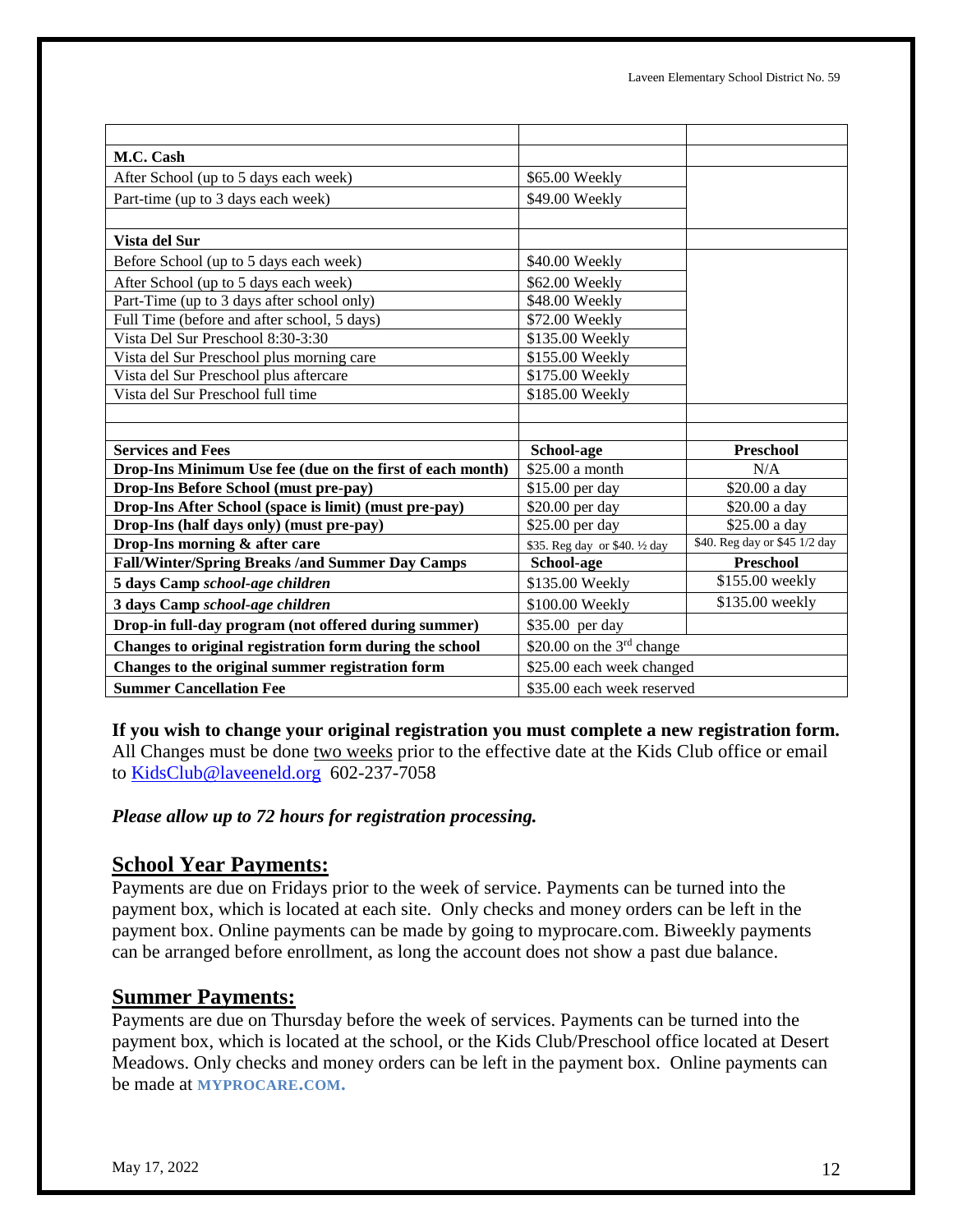#### **Drop-In Payment:**

A \$25.00 minimum use fee will be applied to each account on the first Monday of each month. When the child uses a drop-in day this fee will be removed for that month, and the drop in charge will be applied to the account. Any drop in accounts with a balance will forfeit their space. Payments are due 24 hours before serving. If payments are not paid before services the child will be sent to the school office and the parent/guardian will receive a phone call to pick up their child. If this happens more the two times the Kids Club Program will terminate services.

# **Late Payment:**

A \$10.00 late fee will be assessed to all payments not received by the payment due date. Kids Club/Preschool reserves the right to stop service for non-payment. If you have an outstanding balance your child will be sent to the school office and you will receive a phone call to pick up your child immediately. Delinquent status means you owe more than one week or you haven't kept with your payment arrangements.

# **Returned Checks:**

Returned checks will be charged a service fee of \$15.00. Returned checks or delinquent tuition payment may be grounds for withdrawal from the program.

# **Late Pick-Up Fee:**

A late charge of \$1.00 per minute, will be charged after 6:00 p.m. Hours of operation are clearly stated in the "Hours of Operation" section of this document. The late fee must be paid by check or money order at the time of pick up or the Kids Club & Preschool Office, located at Desert Meadows School before your child attending another day of the child care program. Three late pick-ups may result in the termination of your child care services.

# **Accounts on Hold:**

Accounts cannot be placed on hold.

# **Refunds:**

Your fees pay for direct operating costs, staff, snacks, materials, etc., which are all available to your child. When you enroll you are reserving time, space, staffing, and provision for your child whether he/she attends or not. Therefore, the coordinator will review the requests for refunds on a case by case basis. Requests must be in writing and clearly state the reason for the refund, the name of your child, the site where the child attends, and a phone number and mailing address where the Kids Club/Preschool Supervisor's response can be made. Refunds on student withdrawals will be processed 30 days after the child's last day of enrollment in the program when the parent request. Refunds will be made only within six months from the date of program withdrawal.

# **Statements:**

A weekly statement will be emailed to you each Monday, and will reflect your current account balance. Please keep in mind that account balances must be paid in full before service, regardless of whether or not a statement was received.

With My Procare you can view your statement at any time.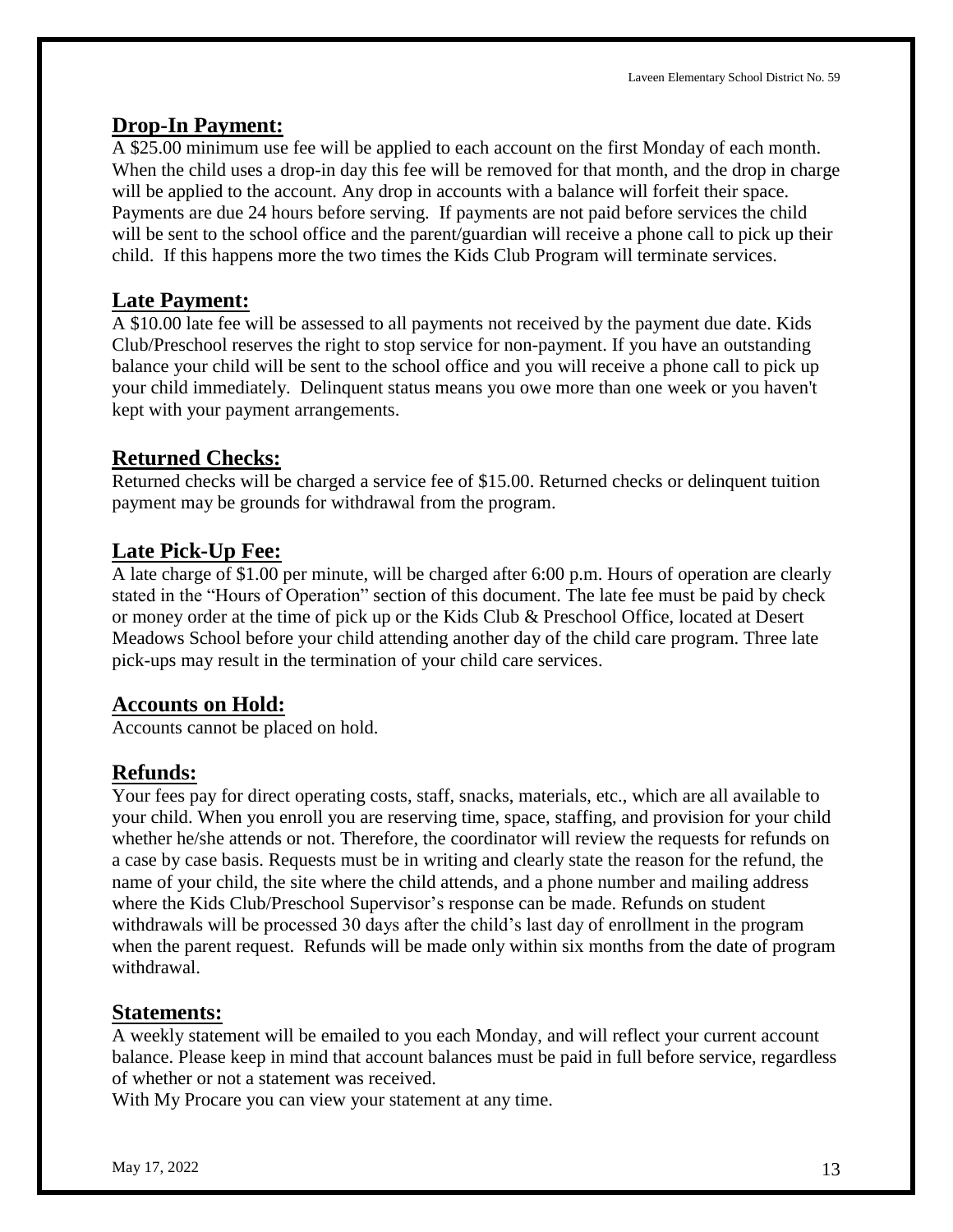#### **Year-End Statements**

End of the year account summary can be printed from myprocare.com.

For all billing questions please call the Kids Club/Preschool office at 602-237-7058,

#### **Termination and Withdrawal Procedures**

A two week written notice is required for parents to withdraw their child/ren from the program or make any changes to their account. A new registration form will be required to change accounts. All changes must be done in person at the Kids Club/Preschool Office located at Desert Meadows School.

#### **Termination and Withdrawal Procedures (Continued)**

The Kids Club and Preschool Programs may terminate the enrollment of a child for any of the following reasons:

- Three  $(3)$  late pick-ups
- Three (3) absences without prior notification
- Non-compliance with the Laveen School District policies and procedures
- Inappropriate behavior that would affect staff/child ratio
- Insufficient fund payments
- Delinquent tuition payments
- Presenting a danger to other children or staff in the program

If your child participates in the inclusive preschool program, and services will be terminated for nonpayment, your child's IEP team will reconvene and consider a change in least restrictive environment placement. One possible outcome of this IEP meeting is a change in placement to the developmental preschool classroom.

#### **Absences and Vacations**

Please contact the Kids Club office no later than 10:00 a.m. when your child will be absent from the Kids Club day program. Your tuition pays for direct operating costs, (such as staff, snacks, materials, etc.) which are available to your child each day they are enrolled. There are no deductions of fees for absences or vacations. *Failure to report absences may result in dismissal from the program.* All children must be in attendance on the same day of school as attending the aftercare program. **Accounts cannot be placed on hold.** 

#### **Child Illness**

All children become ill from time to time. Parents need to understand that one child's health affects the health of the other children in the extended day program. If a child becomes sick during the program, the staff will contact the parent, or another authorized party, to pick the child up from the program. It is expected that the child will be picked up immediately. The child will be supervised in an isolated area until a parent arrives.

Consistently bringing a sick child to Kids Club or Preschool programs or not picking the child up immediately when called may result in termination of child care services.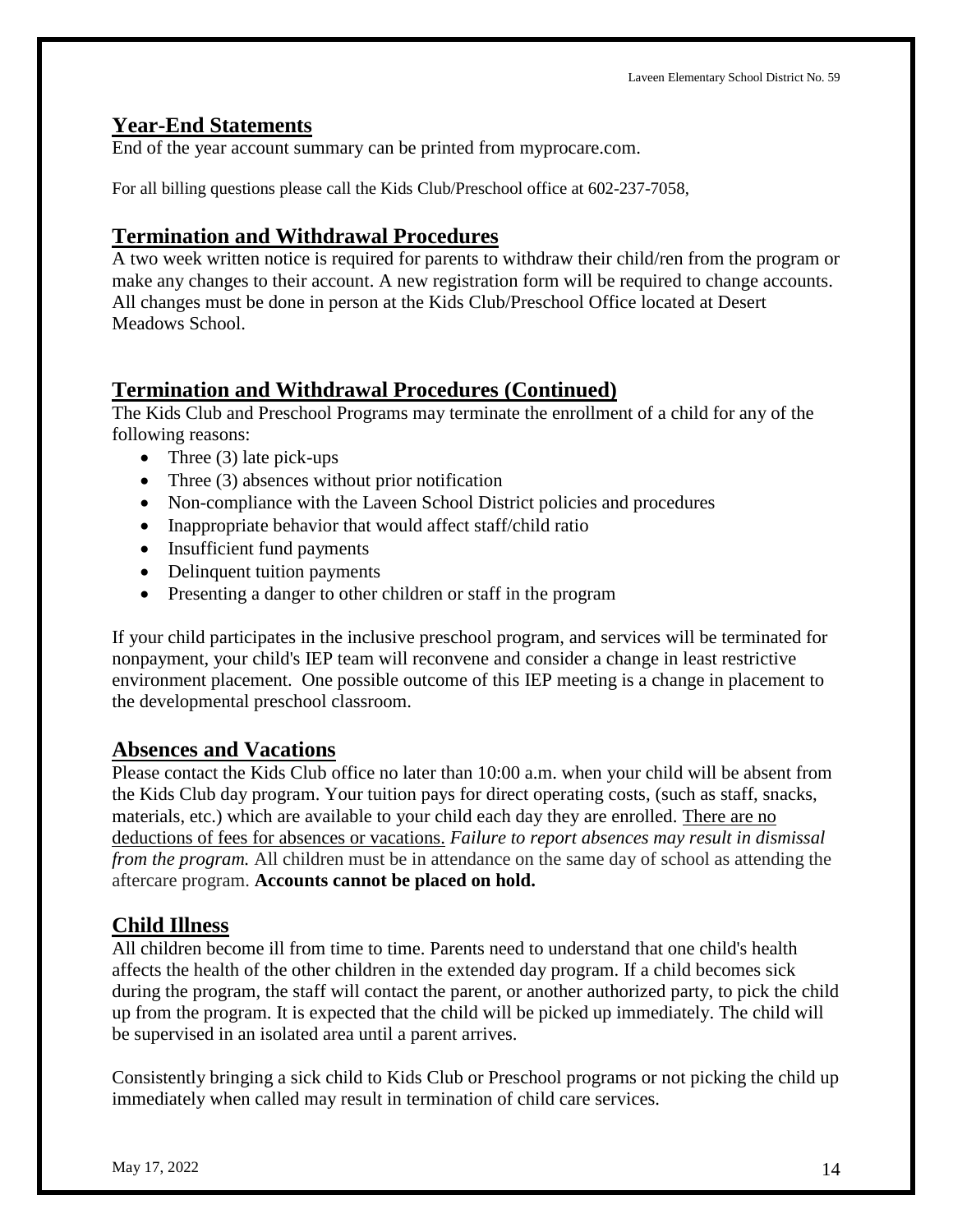If your child is diagnosed with a communicable disease, please notify your program manager at the school. If you are not sure what to do, call the Kids Club/Preschool office for suggestions. Each program site maintains a communicable disease log and has access to information on how to manage an outbreak of a communicable disease.

#### **Medication**

According to the Arizona Department of Health Services, children CANNOT administer or store their medication. Please make arrangements to give your child any medications he/she may need before coming to the program. For the prescription medication to be given while in the program, a signed medication form is required. All prescription medication must be brought to the site by the parent/guardian, in the original container, and given to the staff at the site for storage. OVER THE COUNTER MEDICATIONS ARE NOT ACCEPTED unless accompanied by a doctor's prescription with dosage and times to be administered clearly stated.

## **Emergency Procedures**

In case of an emergency evacuation such as fire, bomb threat, gas leak, or other types of emergency, children will be escorted to the nearest safe area and parents will be contacted by phone as soon as possible to pick up their child. In the case of confinement to the facility, parents or emergency contacts will be called and informed of procedures as soon as possible.

## **Accidents**

In case of an injury/accident the following emergency procedures will be followed:

- 1. Staff will assess the child and the injury and necessary first aid will be administered.
- 2. The parent will be notified of the injury/accident.
- 3. If it is a serious accident or there is a doubt to severity, 911 will be called immediately.
- 4. An accident report will be filled out with explicit and detailed information about the accident and the procedures taken.
- 5. If a child must be taken to a hospital or medical facility, a Laveen Elementary School District staff member will accompany the child if the parent cannot make it to the site. (Parent will be notified where the child will be taken.)

Each Kids Club site and the Preschool classroom is equipped with the required first aid supplies.

#### **Insurance**

The Laveen Elementary School District carries liability insurance including coverage for any vehicle used for transporting participants during field trips. LESD #59 busses are used for all field trips. Documentation of liability insurance coverage is available for review by appointment.

**IMPORTANT: It is the responsibility of every parent/legal guardian to provide their accident and health coverage for their child while participating in the Kids Club or Preschool programs.** The Laveen Elementary School District does not provide medical or accident insurance for children in the Kids Club Program or Preschool program.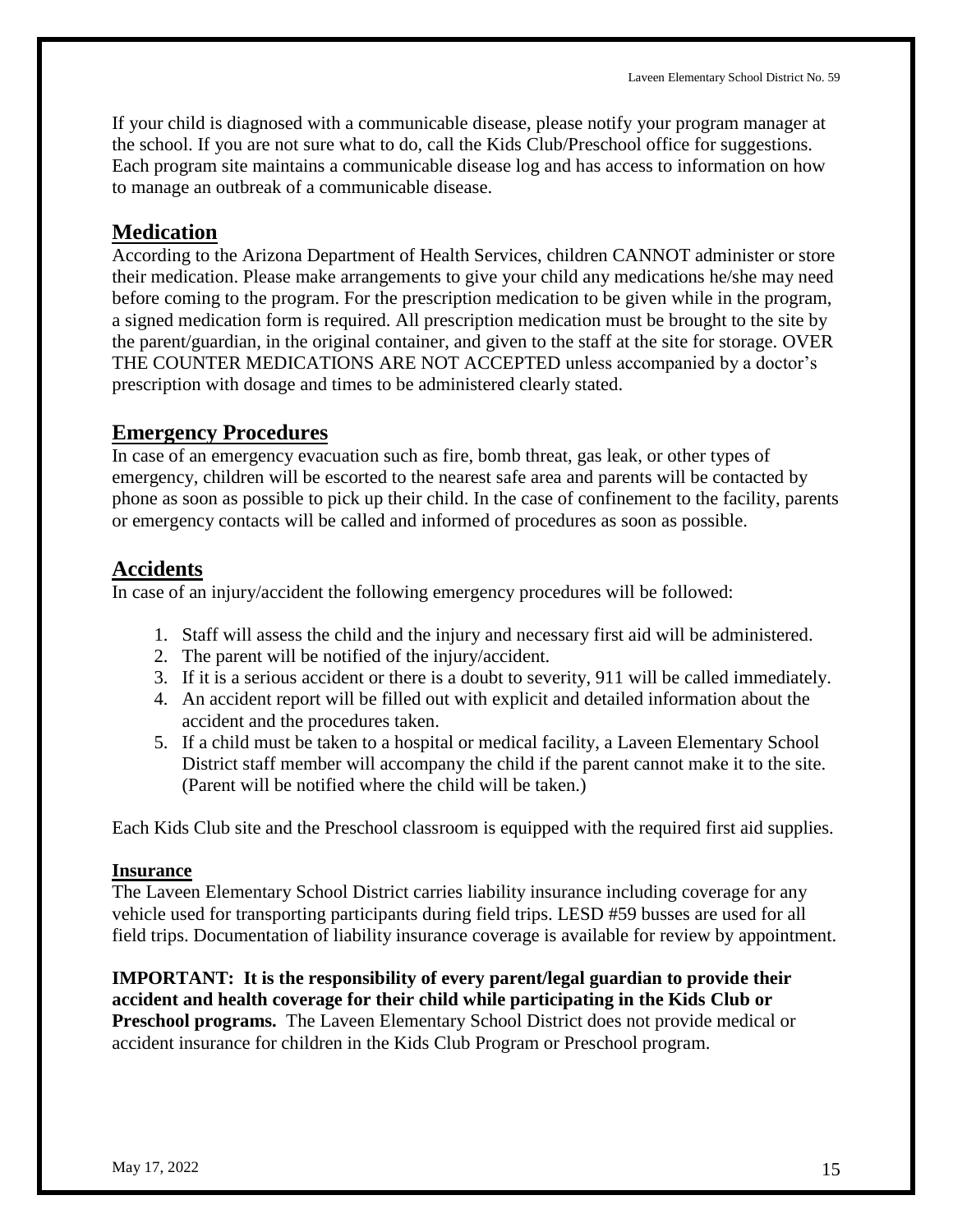# **Behavioral Guidance Policy:**

Because social growth is so crucial during the elementary years the Kids Club Program and Preschool programs will focus on helping children learn appropriate behavior. Behavioral guidelines are established with the goal of not only maintaining the physical and emotional wellbeing of each student, but also teaching self-discipline, judgment, and manners. Positive disciplinary methods are used to enforce these guidelines. Parents and staff are viewed as partners in guiding the child's development. Parents are kept informed of problems as they arise and may be asked to follow through at home in special situations. If the staff determines that a child cannot benefit from the program or that a child presents a danger to other children, parents will be requested to withdraw their child from the program. Violence, threats, and bullying will not be tolerated and may result in disciplinary action or suspension from the program with no money refunded to the parent.

The Kids Club and Preschool Programs are based upon developmentally appropriate practices. If positive disciplinary measures are ineffective in modifying appropriate behavior(s), a suspension may result. *The Kids Club Program and Preschool program reserves the right to suspend/withdraw any child whose actions interfere with the quality of the program or are harmful to the emotional or physical well-being of the children in the program. If a child is involved in a physical altercation, it may result in suspension from the program.*

The Kids Club program and the Preschool programs **do not provide a one on one service.** All children must be able to function in a group setting.

# **Discipline Guidelines**

To preserve the quality of the program each school site will work with the children to create developmentally appropriate rules.

Learning to follow rules is a process that occurs naturally through logical consequence when the rules are not followed. When a child breaks a rule the following procedures will be followed:

- 1. Staff will positively approach the child.
- 2. The child will be reminded of the rule and redirected. The child may be told to fill out a "Think" sheet.
- 3. If the child fails to comply, he/she may be removed from the activity and placed in "Think Time." After three minutes staff will interact with the child and encourage the child to rejoin the activity when the child agrees to comply with the rules.
- 4. If the child does not comply or there are repeated instances where rules are not followed, parents and/or guardians will be contacted verbally and/or in writing. Repeated or severe instances will require that the parent meets with the site manager regarding the child's behavior.

The following behaviors put all children at risk and will not be tolerated. These behaviors may be deemed a reason for suspension or termination from the Kids Club and Preschool programs.

- 1. Causing harm to themselves or others.
- 2. Intentionally misusing, destroying or removing materials, equipment, or property from the program or other participants.
- 3. Refusing to follow the request of a staff member regarding an issue of health or safety.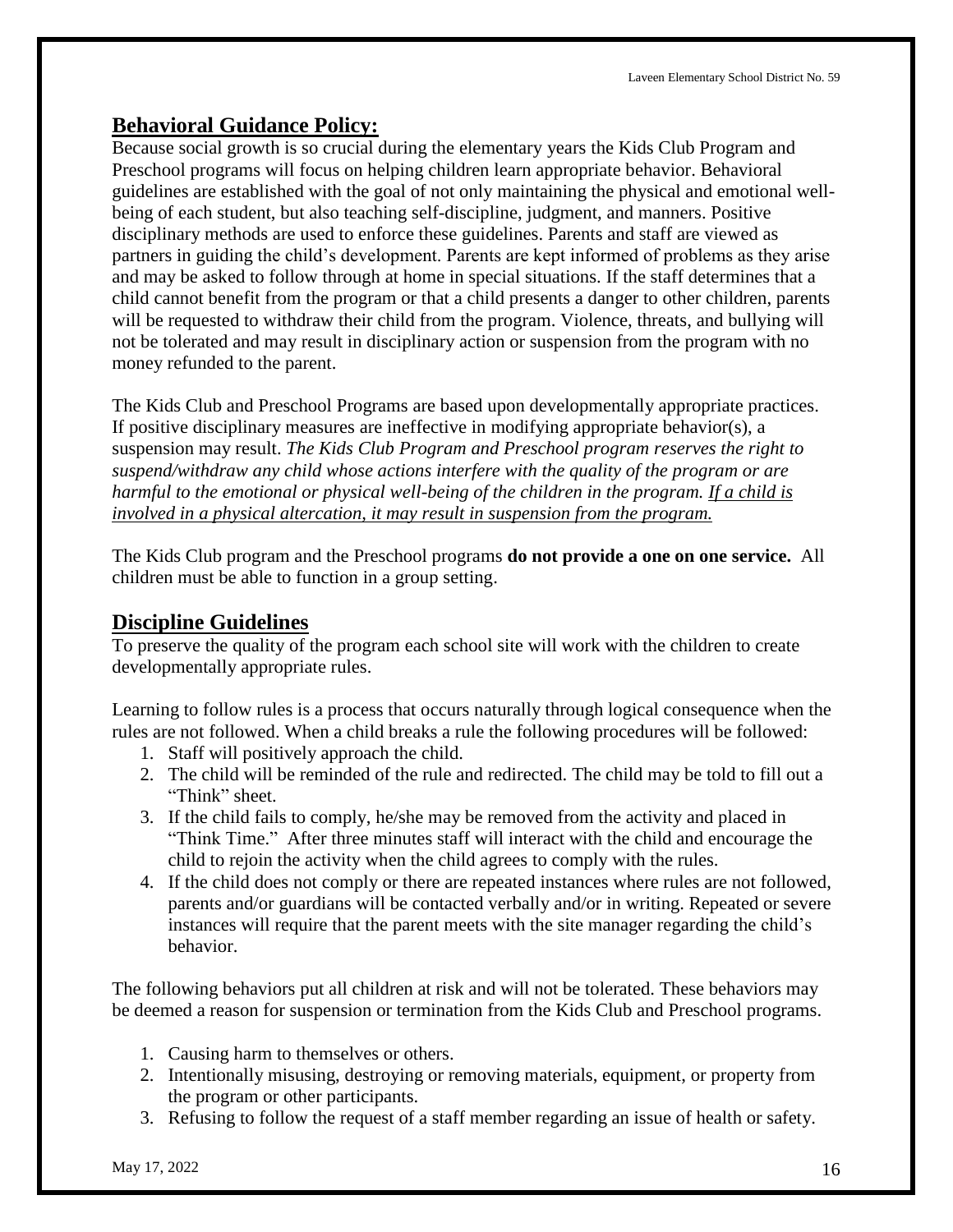- 4. Requiring intensive monitoring.
- 5. Leaving the program area.

Kids Club and the Preschool is part of the Laveen School District and will comply with all rules and regulation as stated in the Governing Board Policy Manual.

# **Snacks and Meals**

A nutritious snack is served to all children. Children with an allergy to foods may be asked to supply their snacks. Breakfast, lunch, and dinner will not be provided. However, time will be allocated at each site for children to have breakfast, lunch, and dinner if parents send a meal. Parents are required to send a non-perishable sack lunch with their child during Camp Days and on a full day for preschool. All meals sent with children must meet nutritional standards and will be monitored by site staff. According to DHS standards, meals must consist of the following:

| <b>Food Component</b>                      | Ages $3-5$           | <b>Ages 6 and Older</b> |
|--------------------------------------------|----------------------|-------------------------|
| Milk-Fluid                                 | $\frac{3}{4}$ Cup    | 1 Cup                   |
| Vegetable, Fruit or Full Strength<br>Juice | $\frac{1}{2}$ Cup    | $\frac{3}{4}$ Cup       |
| <b>Bread and Bread Alternatives</b>        | $\frac{1}{2}$ Slice  | 1 Slice                 |
| Meat or Meat Alternative                   | $1\frac{1}{2}$ Ounce | 2 Ounces                |

Parents will be notified or advised of any meals that do not meet the DHS nutritional standards. A nutritious breakfast is recommended before attending a morning program.

# **Dress for preschool**

Children should arrive for the day in their school uniforms. Play can be messy so please provide a complete set of clothes (shirt, shorts/pants, socks, and underwear) for emergencies as required by licensing. The program reserves the right to contact the parent for pick up if the child requires an extra change of clothes and does not have one on-site. To protect the children's feet during play both inside and outside, children must wear shoes that cover both toe and heel, i.e. athletic shoes.

# **Dress Code for the School Year**

The Laveen School District student dress code must be followed while participating in Kids Club. Please be sure that all belongings are labeled with your child's name. For safety reasons, students are encouraged to wear covered shoes. This will allow your child to participate in daily activities.

# **Dress Code for Day Camps**

Children are required to wear shirts that cover their shoulders. Shirts may not have any writing, logos, or insignias that are not school appropriate. All shorts or pants must be worn at the waist. They must not be any shorter than three inches above the knees. Students must wear shoes at all times. All footwear must have support around the heel or ankle (there must be a strap around the ankle) and all footwear must cover toes. Please be sure that all belongings are labeled with your child's name.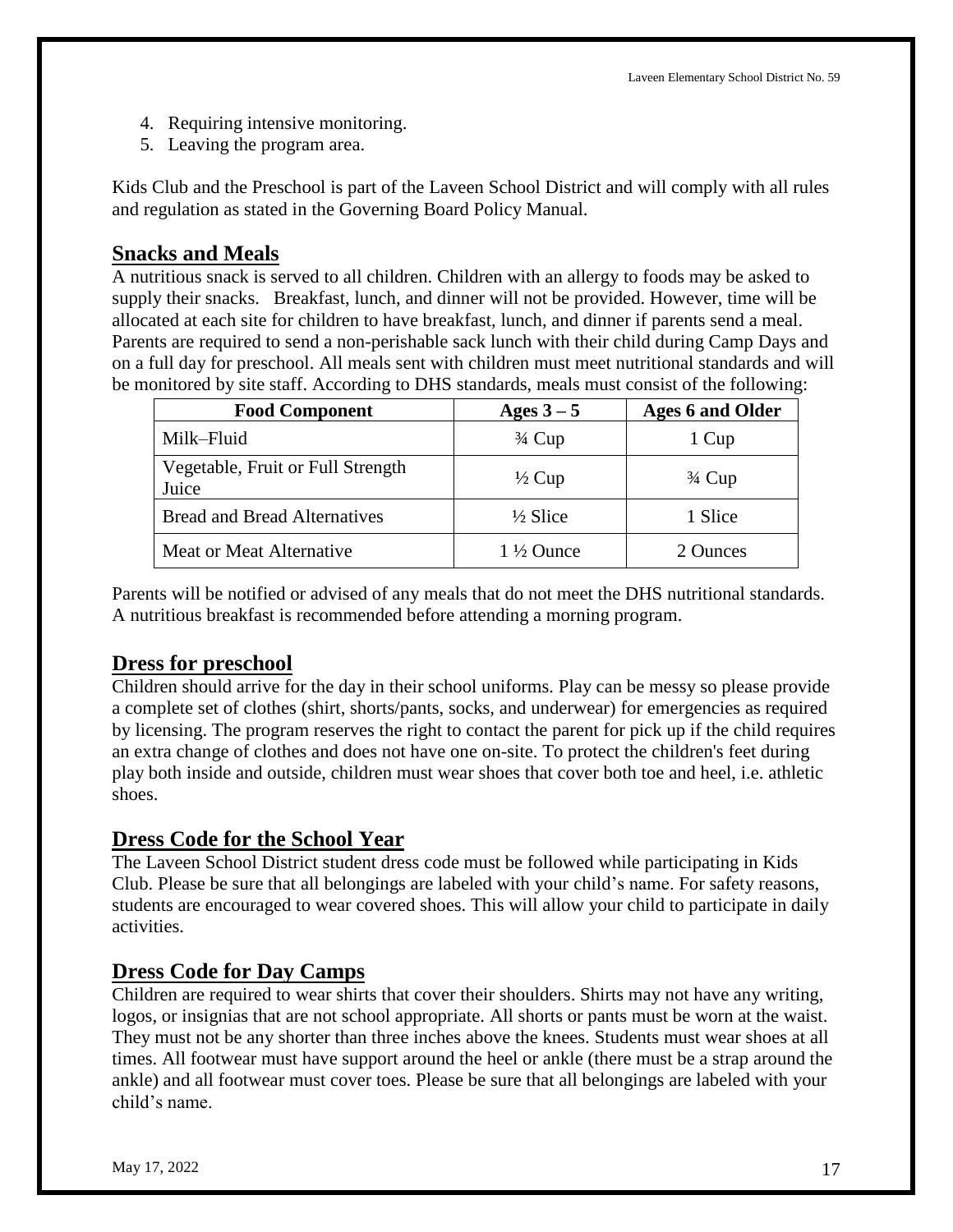#### **Toys/Items from Home**

Children are restricted from bringing personal items from home, such as but not limited to cell phones, electronic games, trading cards, personal toys, collectibles, etc. The Laveen Elementary School District is not responsible for lost, broken, or stolen items.

# **Transportation & Field Trips**

Transportation to and from the Kids Club Program and Preschool Program is the responsibility of parents/guardians. District-owned or approved transportation is used when the children go on field trips. Written permission from the parent/guardian is required for your child to participate in field trips organized by the Kids Club Program. Written permission must be received by the scheduled field trip time (see Field Trip Calendar for times) Any child who misbehaves may be told they cannot attend that days' field trip. If you arrive at the school after the stated departure time your child will not be able to attend that days' field trip. All children must attend a safety assembly for that days' field trip. The staff will account for all children every hour according to the field trip roster. This will be double-checked by a lead manager at the start and end of each field trip. Children who are 6 and under (group 1) will not be able to attend all field trips due to safety; Swimming, Lazar Tag, Ice Skating, Roller Skating. An on-site special activity will be arranged for these children. The busses will carry records for the individual vehicle including registration and insurance, a first aid kit, and water sufficient for the needs of each child. Drivers of vehicles used for transportation of the child care program children must have all requirements to obtain or maintain a School Bus Driver Certificate in the State of Arizona and be 21 years of age.

The Preschool program will not be participating in any Fields Trips which require transportation by a school bus.

#### **Pesticides**

Notice of pesticide application will be placed in the doorways at least 48 hours before the application. Written notification will be provided upon prior request.

#### **Question, Comments, Concerns**

Since most concerns are easily resolved at the manager's level, we ask that you speak to the Site Manager at your child's program if you have any questions or concerns.

If your concerns are not resolved to your satisfaction, please call the Kids Club and Preschool office, at (602)237-7058, Or Stephanie Moreno Kids Club Specialist at 602-237-7058, For continued unresolved issues, please call: Kim Teer, Director of Laveen District Kids Club and Preschool programs 602-327-7058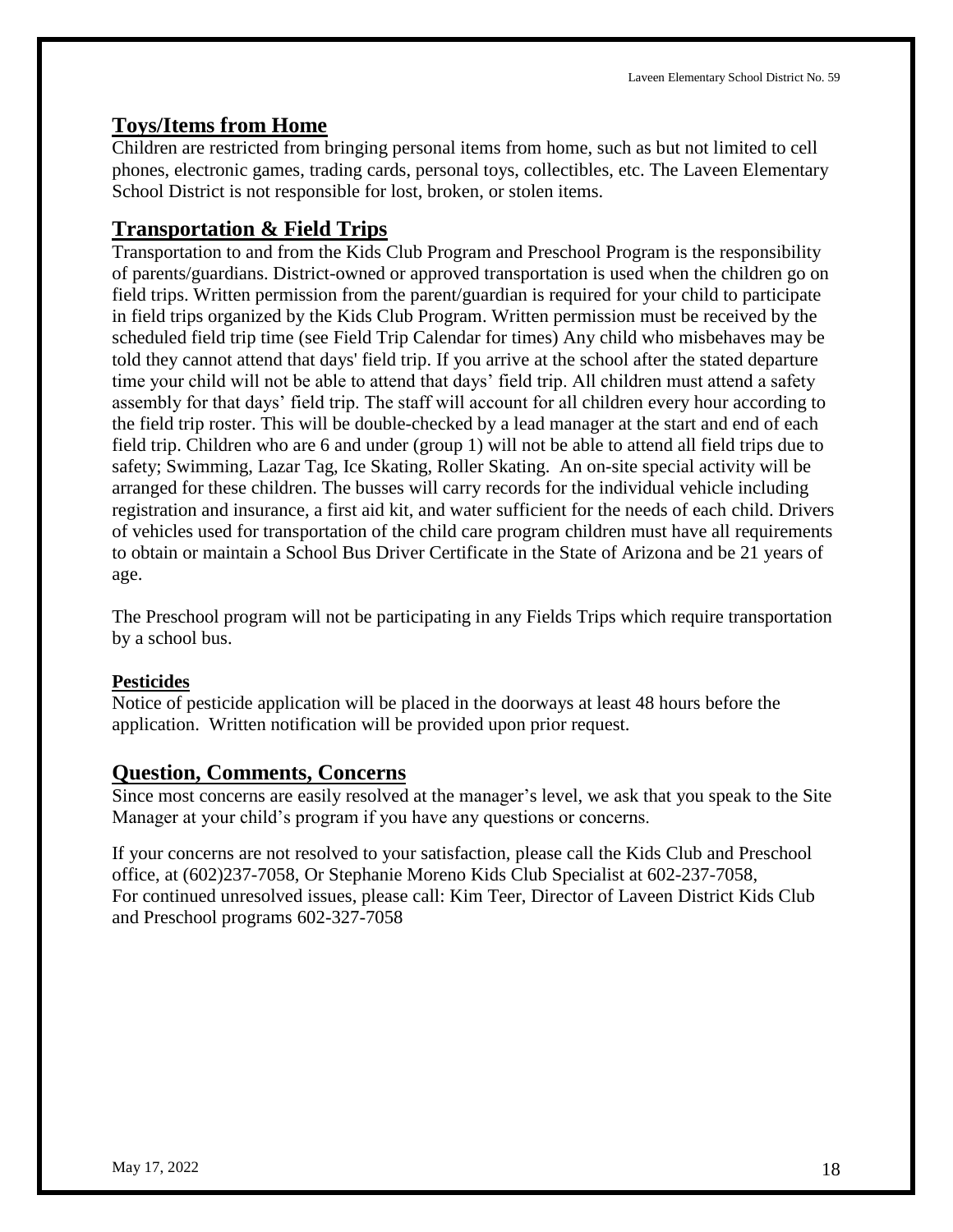#### **Other Information**

#### **The Arizona Smokers' Helpline offers free telephone and Web-based services to help people quit tobacco.**

Whether you are thinking about quitting, you're ready to quit, or just working to stay quit, we can help. The Arizona Smokers' Helpline (Ashline) provides free services in both English and Spanish. Our quit coaches are real people located right here in Arizona. Most of them are former tobacco users so they've "been there" and understand how hard it is to quit and stay quit. In addition to our free telephone-based coaching services, you can also use WebQuit. Create an account, work through activities, set goals, and monitor your progress from your computer. WebQuit is available whenever you need support – 24 hours a day, 7 days a week. **Ashline 1- 800-55-66-222 Call a quit coach. A free service**

#### **Arizona Department of Health Services Breastfeed Hotline (available 24/7): 1-800-833- 4642.**

As a child care provider, an important thing we can do for babies is to support their parents' decisions about infant feeding, especially the mother's breastfeeding (nursing) efforts. Breast milk is the ideal food for infants to both nourish them and protect them from obesity and illness, including ear infections, upper and lower respiratory infections, diarrhea and others. Exclusive breastfeeding is ideal nutrition and enough to support optimal growth and development for the first six months of life. With so many infants in child care, providers of child care can play a vital role in supporting a mother's continuation of breastfeeding.

#### **Sun Safety**

Too much sun exposure can be dangerous. Overexposure to the sun is the leading cause of skin cancer, premature aging, and cataracts. Damage occurs any time skin becomes sunburned or tanned. Arizona has the highest skin cancer rates in the U.S. and the majority of a person's lifetime sun exposure occurs before age 18. Children can easily be sunburned during outdoor play. Children are especially susceptible to harmful ultraviolet radiation and childhood exposure is a primary indicator for developing skin cancer later in life.

#### **Physical Activity and Screen Time**

Physical activity and movement are an important part of the development, learning, and growth of young children. During the first six years of life, infants, toddlers, and preschoolers will develop gross motor skills (like kicking and throwing) and learn healthy habits by participating in physical activity. Physical activity should take place both indoors and outdoors, according to sun safety recommendations. Decreasing sedentary time, including screen time, is important because it is associated with increased risk for obesity.

#### **Fruit Juices**

Whole fruits and vegetables are preferred to juice because they provide nutrients and fiber that may be lost in the processing of juice. Even 100% pure juice offers no nutritional advantage over whole fruits or vegetables. Drinking too much juice may be linked to children being overweight and childhood obesity and can result in decreased appetite for other nutritious foods, leading to poor nutrition. Also, excessive juice consumption is associated with tooth decay.